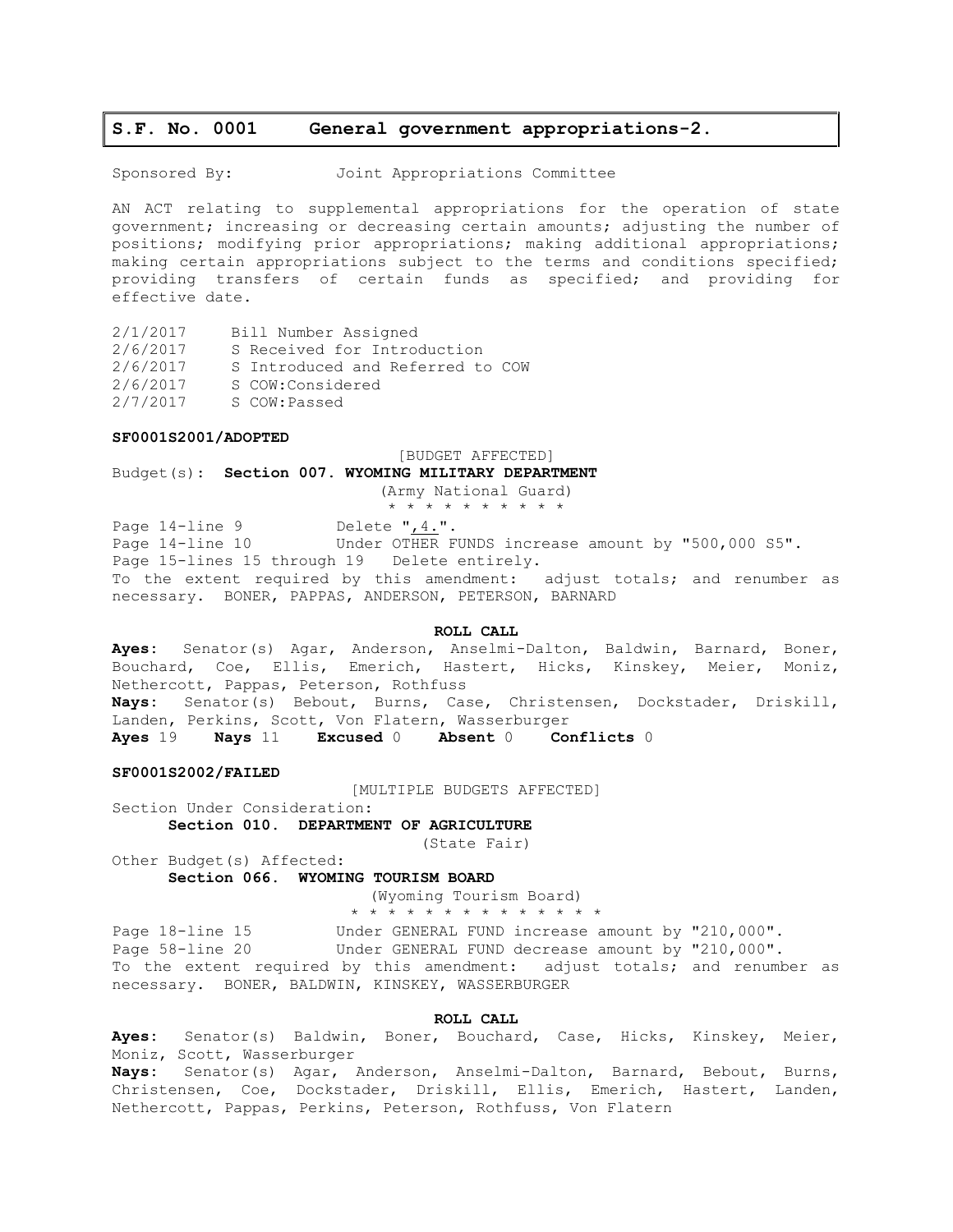**Ayes** 10 **Nays** 20 **Excused** 0 **Absent** 0 **Conflicts** 0

**SF0001S2003/ADOPTED**

[MULTIPLE BUDGETS AFFECTED]

Section Under Consideration:

**Section 032. WYOMING INFRASTRUCTURE AUTHORITY** Other Budget(s) Affected:

**Section 001. OFFICE OF THE GOVERNOR**

\* \* \* \* \* \* \* \* \* \* \* \* \* \* Page 6-line 6 Under GENERAL FUND decrease amount by "150,000". Page 29-line 4 After "Administration" insert "1.".<br>Page 29-line 5 Under GENERAL FUND increase amount Under GENERAL FUND increase amount by "150,000". Page 29-after line 13 Insert: "1. Of this general fund appropriation, two hundred fifty thousand dollars (\$250,000.00) shall only be expended to facilitate the monitoring of local and federal issues affecting coal production in this state.". To the extent required by this amendment: adjust totals; and renumber as necessary. VON FLATERN

**ROLL CALL**

**Ayes:** Senator(s) Agar, Anderson, Anselmi-Dalton, Baldwin, Barnard, Bebout, Boner, Bouchard, Christensen, Coe, Dockstader, Driskill, Ellis, Hastert, Meier, Perkins, Peterson, Rothfuss, Von Flatern, Wasserburger **Nays:** Senator(s) Burns, Case, Emerich, Hicks, Kinskey, Landen, Moniz, Nethercott, Pappas, Scott **Ayes** 20 **Nays** 10 **Excused** 0 **Absent** 0 **Conflicts** 0

#### **SF0001S2004/FAILED**

[MULTIPLE BUDGETS AFFECTED]

Section Under Consideration: **Section: 037. STATE ENGINEER**

(Board of Control Div.)

Other Budget(s) Affected: **Section: 085. WYOMING BUSINESS COUNCIL**

> (Wyoming Business Council) (Investment Ready Comm.) \* \* \* \* \* \* \* \* \* \* \* \* \* \*

Page 30-line 11 Under GENERAL FUND increase amount by "6,214,393"; Under OTHER FUNDS decrease amount by "6,214,393 S1". Page 72-line 5 Under GENERAL FUND decrease amount by "1,878,478". Page 72-line 7 Under GENERAL FUND decrease amount by "4,335,915". To the extent required by this amendment: adjust totals; and renumber as necessary. HICKS

#### **ROLL CALL**

**Ayes:** Senator(s) Agar, Anselmi-Dalton, Bouchard, Hicks, Meier, Moniz, Scott **Nays:** Senator(s) Anderson, Baldwin, Barnard, Bebout, Boner, Burns, Case, Christensen, Coe, Dockstader, Driskill, Ellis, Emerich, Hastert, Kinskey, Landen, Nethercott, Pappas, Perkins, Peterson, Rothfuss, Von Flatern, Wasserburger

**Ayes** 7 **Nays** 23 **Excused** 0 **Absent** 0 **Conflicts** 0

## **SF0001S2005/ADOPTED**

[BUDGET AFFECTED] Budget(s): **Section 040. GAME AND FISH COMMISSION** (Aquatic Invasive Species) \* \* \* \* \* \* \* \* \* \*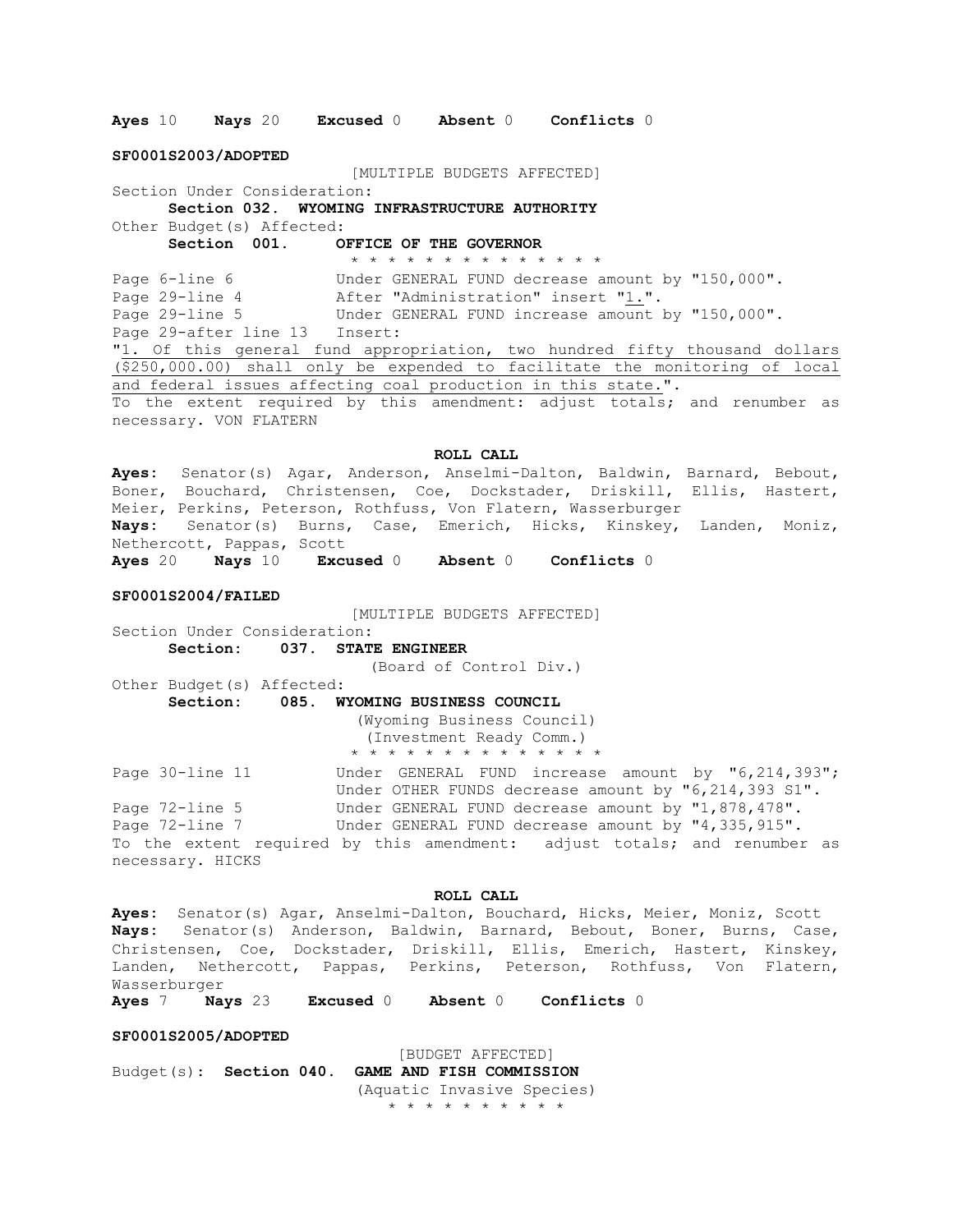Page 32-line 5 Under OTHER FUNDS decrease amount by "386,600 S1". To the extent required by this amendment: adjust totals; and renumber as necessary. DRISKILL

#### **ROLL CALL**

**Ayes:** Senator(s) Agar, Anderson, Anselmi-Dalton, Baldwin, Barnard, Bebout, Boner, Bouchard, Burns, Christensen, Coe, Dockstader, Driskill, Ellis, Emerich, Hastert, Hicks, Kinskey, Landen, Meier, Moniz, Nethercott, Pappas, Perkins, Peterson, Rothfuss, Scott, Von Flatern, Wasserburger **Nays:** Senator Case

**Ayes** 29 **Nays** 1 **Excused** 0 **Absent** 0 **Conflicts** 0

**SF0001S2006/WITHDRAWN**

## **SF0001S2007/ADOPTED**

[BUDGET AFFECTED]

Budget(s): **Section 044. INSURANCE DEPARTMENT** (Administration)

\* \* \* \* \* \* \* \* \* \*

Page 36-line 4 After "Administration" insert "1.".

Page 36-after line 16 Insert:

"1. Using funds from this other funds appropriation, the insurance department shall undertake a program of examination of joint powers boards providing coverage for property or casualty losses for Wyoming governmental units. The examination shall be conducted using the examination processes normally applied to private insurance companies. The results of the examination shall be reported to the joint corporations, elections and political subdivisions interim committee and the joint education interim committee. If a joint powers board refuses to cooperate with this examination, the insurance commissioner shall prohibit the joint powers board from providing insurance coverage and shall provide notice of the prohibition to the relevant governmental units. Based on the examination under this footnote, the insurance department may limit the coverage that a joint powers board is authorized to provide. The first priority for the examination under this footnote shall be any joint powers board operating a school risk retention program.".

To the extent required by this amendment: adjust totals; and renumber as necessary. SCOTT

## **ROLL CALL**

**Ayes:** Senator(s) Anderson, Barnard, Bebout, Boner, Bouchard, Burns, Christensen, Coe, Driskill, Emerich, Hicks, Kinskey, Meier, Moniz, Nethercott, Peterson, Scott **Nays:** Senator(s) Agar, Anselmi-Dalton, Baldwin, Case, Dockstader, Ellis, Hastert, Landen, Pappas, Perkins, Rothfuss, Von Flatern, Wasserburger **Ayes** 17 **Nays** 13 **Excused** 0 **Absent** 0 **Conflicts** 0

#### **SF0001S2008/ADOPTED**

[BUDGET AFFECTED] Budget(s): **Section 048. DEPARTMENT OF HEALTH** (Health Care Financing) \* \* \* \* \* \* \* \* \* \* Page 40-line 6 After "12." insert ", 15.". Page 46-after line 14 Insert: "15. Of this general fund appropriation, three million two hundred eighty thousand eight hundred ninety-six dollars (\$3,280,896.00), and of this federal funds appropriation, three million two hundred eighty thousand eight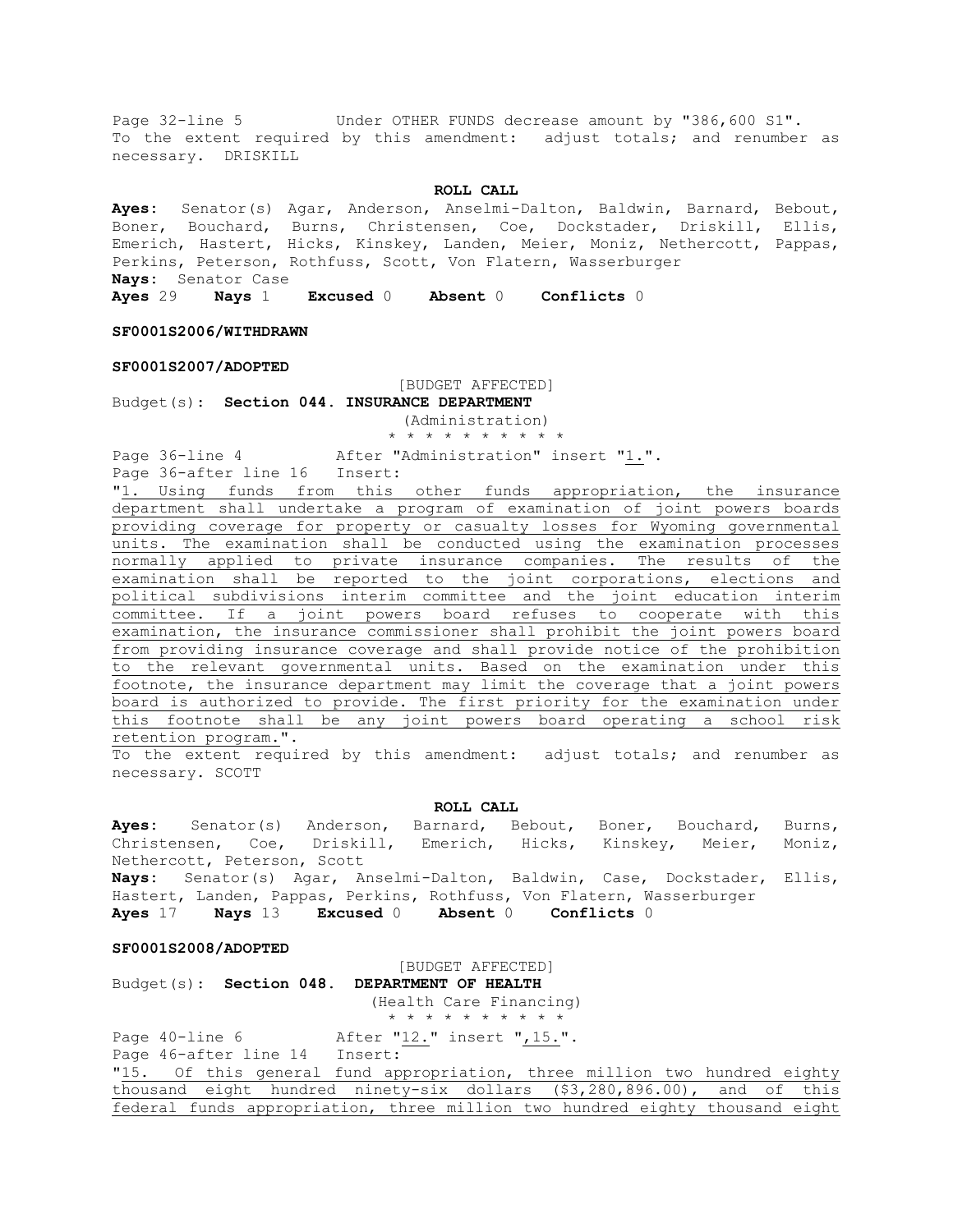hundred ninety-six dollars (\$3,280,896.00), shall only be expended to fund services under the state's comprehensive waiver and supports waiver for developmentally disabled clients. These funds shall be available for expenditure prior to completion of the Medicaid waiver rate rebasing required under footnote 9 of this section.". SCOTT, BARNARD

#### **ROLL CALL**

**Ayes:** Senator(s) Anderson, Baldwin, Barnard, Boner, Bouchard, Burns, Case, Christensen, Driskill, Hicks, Landen, Moniz, Nethercott, Pappas, Peterson, Scott

**Nays:** Senator(s) Agar, Anselmi-Dalton, Bebout, Coe, Dockstader, Ellis, Emerich, Hastert, Kinskey, Meier, Perkins, Rothfuss, Von Flatern, Wasserburger

**Ayes** 16 **Nays** 14 **Excused** 0 **Absent** 0 **Conflicts** 0

#### **SF0001S2009/FAILED**

[BUDGET AFFECTED]

Budget(s): **Section 048. DEPARTMENT OF HEALTH** (Health Care Financing)

\* \* \* \* \* \* \* \* \* \*

Page 40-line 6 After "12." insert ", 15.". Page 46-after line 14 Insert:

"15. In implementing reductions to the Medicaid budget, the department of health shall not reduce the reimbursement rate to any class of service provider that receives more than fifty percent (50%) of its revenue from Medicaid. The governor may waive the restriction specified in this footnote for specific classes of providers upon a showing by the department of health that the proposed reductions will not endanger the financial viability of a provider that provides essential services to elderly or disabled persons qualifying for residential care.".

To the extent required by this amendment: adjust totals; and renumber as necessary. SCOTT

## **ROLL CALL**

**Ayes:** Senator(s) Anderson, Anselmi-Dalton, Barnard, Boner, Bouchard, Burns, Emerich, Hicks, Moniz, Nethercott, Pappas, Peterson, Scott **Nays:** Senator(s) Agar, Baldwin, Bebout, Case, Christensen, Coe, Dockstader, Driskill, Ellis, Hastert, Kinskey, Landen, Meier, Perkins, Rothfuss, Von Flatern, Wasserburger

**Ayes** 13 **Nays** 17 **Excused** 0 **Absent** 0 **Conflicts** 0

**SF0001S2010.01/FAILED [DIVIDED AMENDMENT]**

**(CORRECTED COPY)**

[MULTIPLE BUDGETS AFFECTED]

Section Under Consideration: **Section 048. DEPARTMENT OF HEALTH**

(Public Health) (Aging)

Other Budget(s) Affected:

**Section 329. [EMERGENCY DETENTIONS AND INVOLUNTARY HOSPITALIZATIONS]**

\* \* \* \* \* \* \* \* \* \* \* \* \* \*

Page 40-line 8 After "14." insert ", 15.". Page 40-line 13 Under OTHER FUNDS increase amount by "2,000,000 S0". Page 46-after line 14 Insert: "15. If 2017 House Bill 0151 is enacted into law, of this other funds appropriation, two million dollars (\$2,000,000.00) shall be expended only for prevention management services. If 2017 House Bill 0151 is not enacted into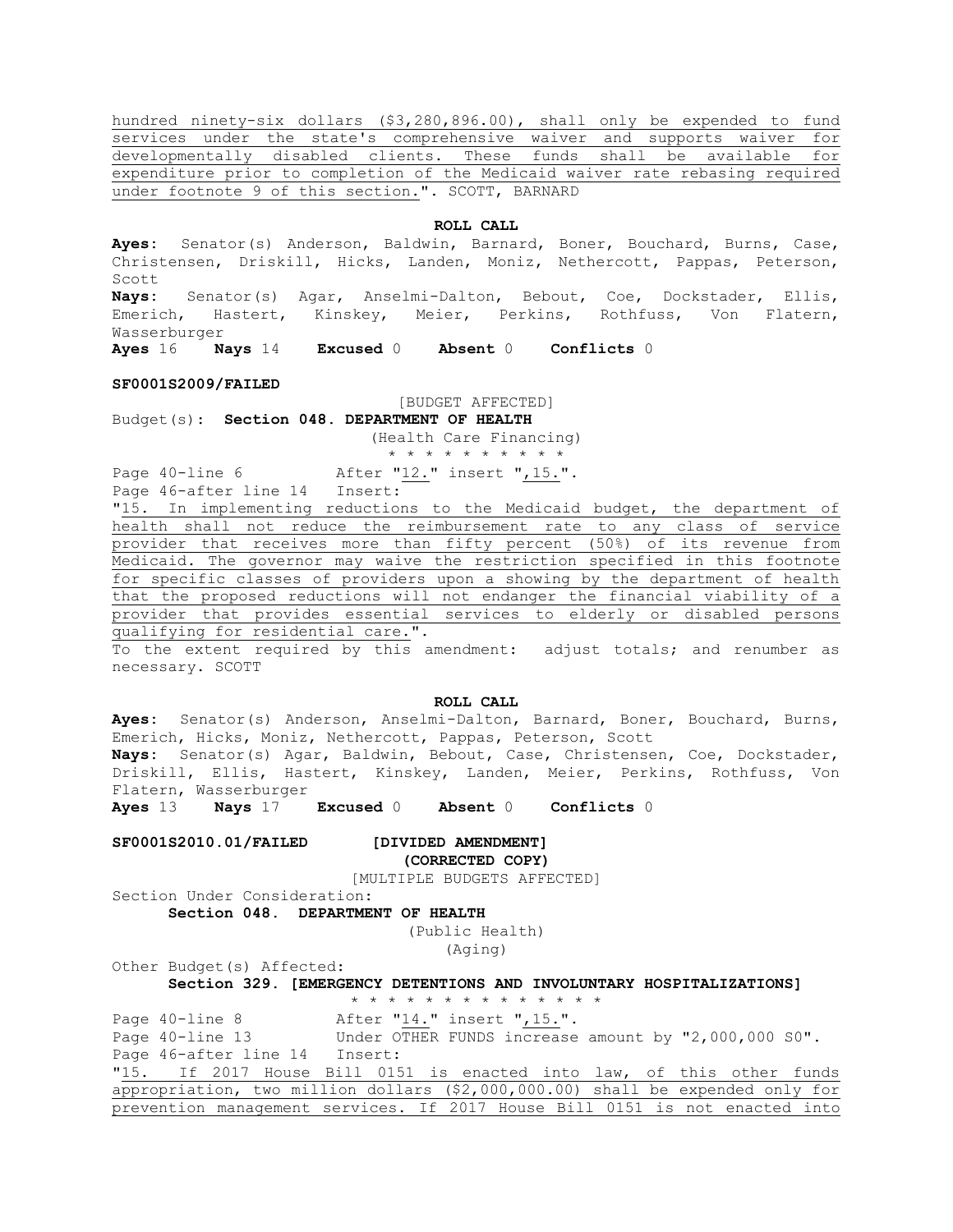law, of this other funds appropriation, two million dollars (\$2,000,000.00) shall not be appropriated.".

Page 109-lines 15 through 23 Delete. Page 110-lines 1 and 2 Delete. To the extent required by this amendment: adjust totals; and renumber as necessary. ANSELMI-DALTON, BALDWIN, KINSKEY

## **ROLL CALL**

**Ayes:** Senator(s) Anselmi-Dalton, Baldwin, Kinskey, Meier, Nethercott, Pappas, Rothfuss **Nays:** Senator(s) Agar, Anderson, Barnard, Bebout, Boner, Bouchard, Burns, Case, Christensen, Coe, Dockstader, Driskill, Ellis, Emerich, Hastert, Hicks, Landen, Moniz, Perkins, Peterson, Scott, Von Flatern, Wasserburger **Ayes** 7 **Nays** 23 **Excused** 0 **Absent** 0 **Conflicts** 0

**SF0001S2010.02/FAILED [DIVIDED AMENDMENT]**

# **(CORRECTED COPY)**

[MULTIPLE BUDGETS AFFECTED]

Section Under Consideration:

**Section 048. DEPARTMENT OF HEALTH**

(Public Health)

(Aging)

Other Budget(s) Affected: **Section 329. [EMERGENCY DETENTIONS AND INVOLUNTARY HOSPITALIZATIONS]**

\* \* \* \* \* \* \* \* \* \* \* \* \* \*

Page 40-line 19 Meter "7." insert ", 15.". Page 40-after line 20 Under OTHER FUNDS increase amount by "1,000,000 S0". Page 46-after line 14 Insert:

"15. If 2017 House Bill 0151 is enacted into law, of this other funds appropriation, five hundred thousand dollars (\$500,000.00) shall be expended only for the Wyoming senior service board and five hundred thousand dollars (\$500,000.00) shall be expended only for Wyoming home services. If 2017 House Bill 0151 is not enacted into law, of this other funds appropriation, one million dollars (\$1,000,000.00) shall not be appropriated.".

Page 109-lines 15 through 23 Delete. Page 110-lines 1 and 2 Delete. To the extent required by this amendment: adjust totals; and renumber as necessary. ANSELMI-DALTON, BALDWIN, KINSKEY

**ROLL CALL**

**Ayes:** Senator(s) Anselmi-Dalton, Baldwin, Barnard, Boner, Kinskey, Meier, Pappas, Rothfuss, Scott **Nays:** Senator(s) Agar, Anderson, Bebout, Bouchard, Burns, Case, Christensen, Coe, Dockstader, Driskill, Ellis, Emerich, Hastert, Hicks, Landen, Moniz, Nethercott, Perkins, Peterson, Von Flatern, Wasserburger **Ayes** 9 **Nays** 21 **Excused** 0 **Absent** 0 **Conflicts** 0

#### **SF0001S2011/FAILED (CORRECTED COPY)**

[BUDGET AFFECTED] Budget(s): **Section 048. DEPARTMENT OF HEALTH**

> (Behavioral Health) \* \* \* \* \* \* \* \* \* \* \* \* \* \*

Page 40-line 15 Under GENERAL FUND decrease amount by "1,000,000". To the extent required by this amendment: adjust totals; and renumber as necessary. BEBOUT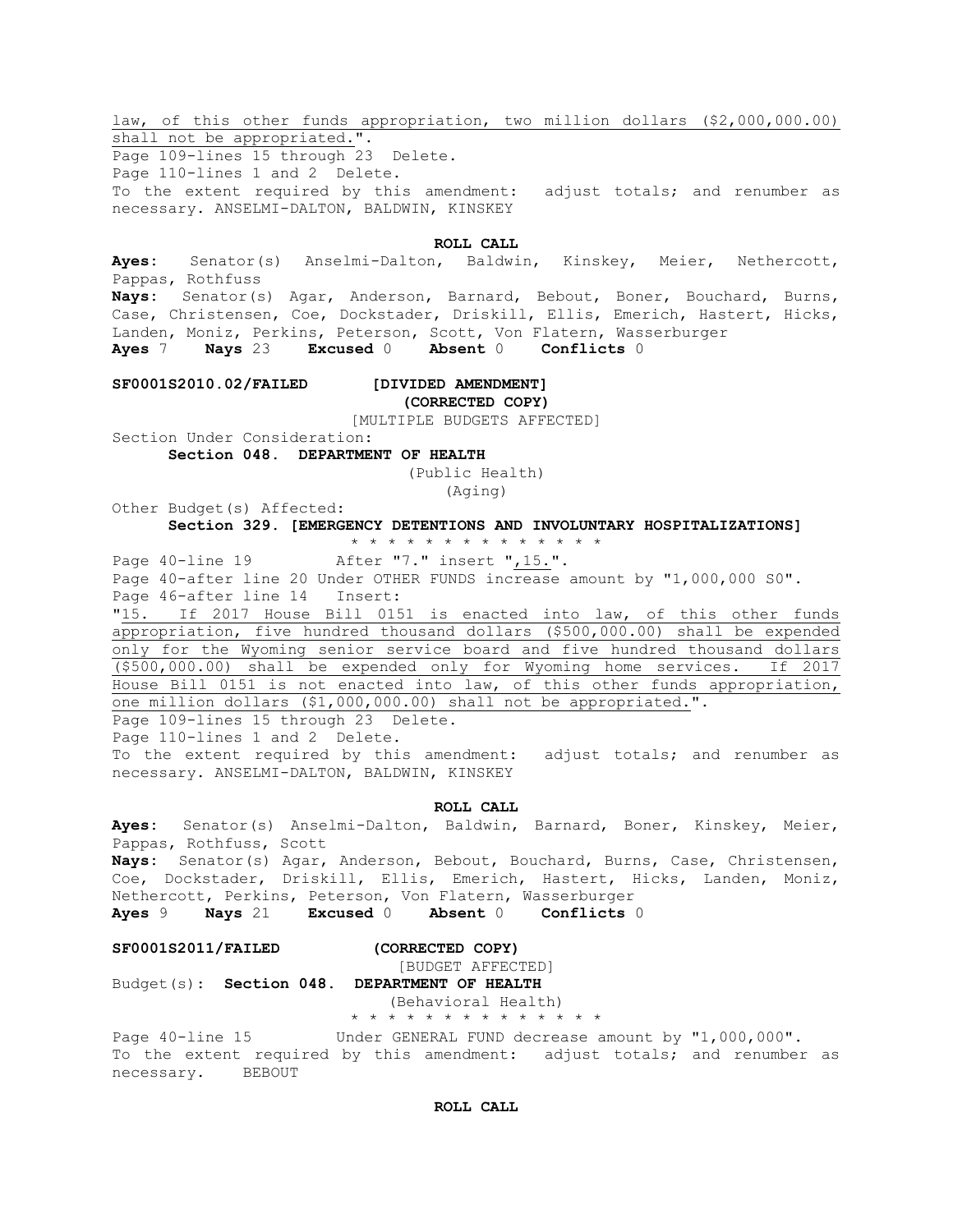**Ayes:** Senator(s) Agar, Barnard, Bebout, Christensen, Dockstader **Nays:** Senator(s) Anderson, Anselmi-Dalton, Baldwin, Boner, Bouchard, Burns, Case, Coe, Driskill, Ellis, Emerich, Hastert, Hicks, Kinskey, Landen, Meier, Moniz, Nethercott, Pappas, Peterson, Rothfuss, Scott, Von Flatern, Wasserburger

**Excused:** Senator Perkins **Ayes** 5 **Nays** 24 **Excused** 1 **Absent** 0 **Conflicts** 0

#### **SF0001S2012/FAILED**

[BUDGET AFFECTED]

Budget(s): **Section 048. DEPARTMENT OF HEALTH** (Behavioral Health)

\* \* \* \* \* \* \* \* \* \* Page 40-line 14 After "10." insert ", 15.".

Page 46-after line 14 Insert:

"15. Any payment made by the department of health from general funds or tobacco settlement trust income account funds appropriated shall not be applied directly to Medicaid services rendered for mental health care services to Medicaid recipients, and the department shall not count billable Medicaid services provided to Medicaid recipients towards mental health care service contract requirements for annual performance hours. This footnote is effective July 1, 2017.". BEBOUT

## **ROLL CALL**

**Ayes:** Senator(s) Barnard, Bebout, Burns, Case, Christensen, Dockstader, Driskill, Meier, Perkins, Von Flatern, Wasserburger **Nays:** Senator(s) Agar, Anderson, Anselmi-Dalton, Baldwin, Boner, Bouchard, Coe, Ellis, Emerich, Hastert, Hicks, Kinskey, Landen, Moniz, Nethercott, Pappas, Peterson, Rothfuss, Scott

**Ayes** 11 **Nays** 19 **Excused** 0 **Absent** 0 **Conflicts** 0

## **SF0001S2013/ADOPTED**

[BUDGET AFFECTED] Budget(s): **Section 048. DEPARTMENT OF HEALTH**

(Behavioral Health) \* \* \* \* \* \* \* \* \* \*

Page 40-line 14 After ", 10." insert ", 15.".

Page 46-after line 14 Insert:

"15. Of this total appropriation, funds appropriated to units 2506, 2507, 2508 and 2509 for purposes of residential and outpatient mental health and substance abuse, as submitted by the governor in his supplemental budget request and as amended by this act, shall not be expended or transferred, directly or indirectly, to pay emergency detention or involuntary commitment related obligations under title 25, chapter 10 of the Wyoming statutes.". To the extent required by this amendment: adjust totals; and renumber as necessary. PETERSON, KINSKEY

#### **ROLL CALL**

**Ayes:** Senator(s) Agar, Anselmi-Dalton, Baldwin, Christensen, Coe, Dockstader, Driskill, Ellis, Emerich, Hastert, Hicks, Kinskey, Landen, Moniz, Pappas, Peterson, Rothfuss **Nays:** Senator(s) Anderson, Barnard, Bebout, Boner, Bouchard, Case, Meier, Nethercott, Perkins, Scott, Von Flatern, Wasserburger **Excused:** Senator Burns **Ayes** 17 **Nays** 12 **Excused** 1 **Absent** 0 **Conflicts** 0

**SF0001S2014/WITHDRAWN**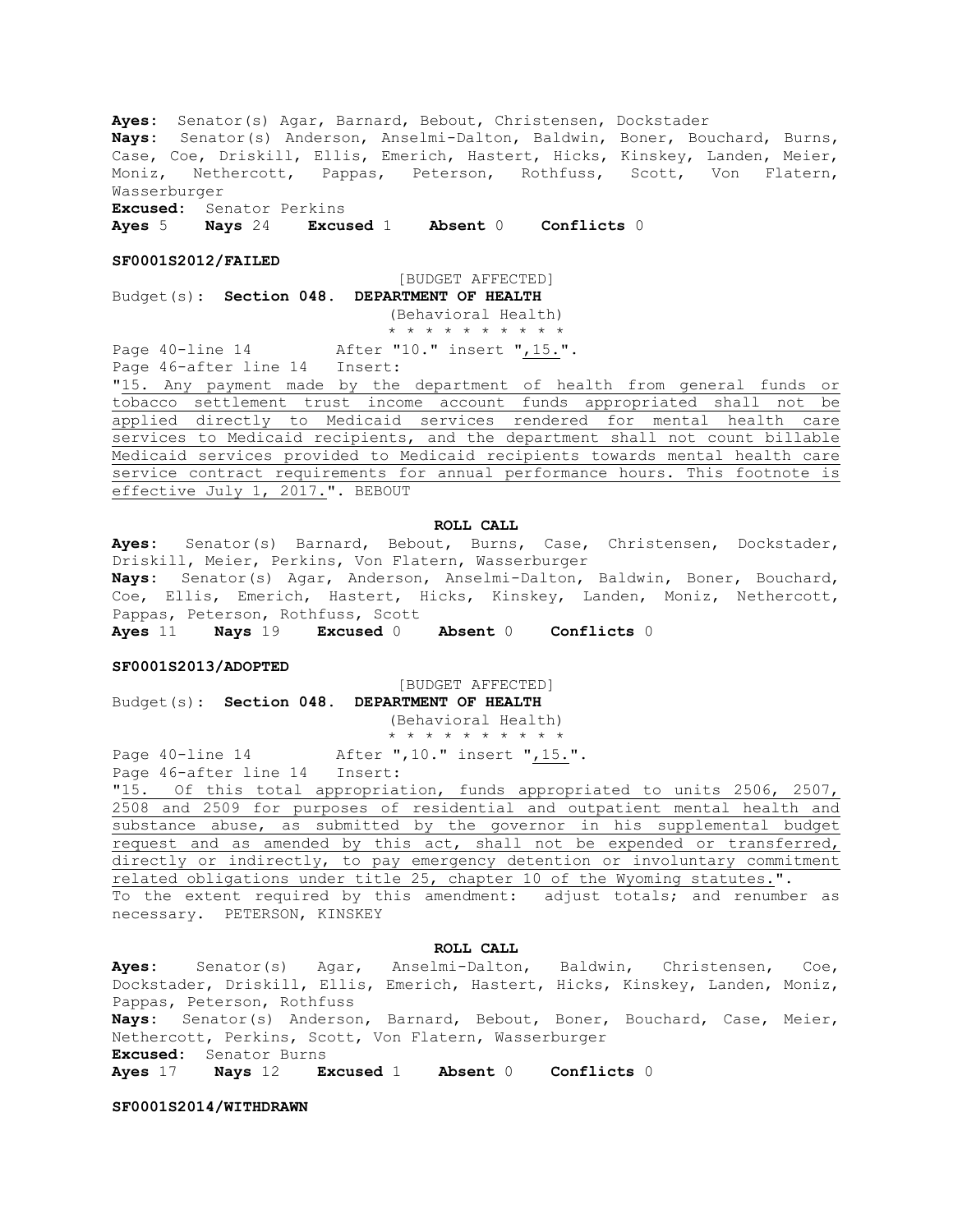## **SF0001S2015/WITHDRAWN**

#### **SF0001S2016/ADOPTED**

[BUDGET AFFECTED]

Budget(s): **Section 051. LIVESTOCK BOARD** (Animal Health)

\* \* \* \* \* \* \* \* \* \*

Page 50-line 7 Under GENERAL FUND increase amount by "88,997". Page 50-line 7 and the server of the increase amount  $\frac{x_1}{x_2}$ .<br>Page 51-line 1 Delete "<u>October 1</u>" insert "<u>December 31</u>". To the extent required by this amendment: adjust totals; and renumber as necessary. DRISKILL

## **ROLL CALL**

**Ayes:** Senator(s) Agar, Anderson, Anselmi-Dalton, Baldwin, Barnard, Bebout, Boner, Bouchard, Burns, Case, Christensen, Coe, Dockstader, Driskill, Ellis, Emerich, Hastert, Hicks, Kinskey, Landen, Meier, Moniz, Nethercott, Pappas, Perkins, Peterson, Rothfuss, Scott, Von Flatern, Wasserburger

**Ayes** 30 **Nays** 0 **Excused** 0 **Absent** 0 **Conflicts** 0

#### **SF0001S2017/FAILED**

[MULTIPLE BUDGETS AFFECTED]

Section Under Consideration: **Section 057. COMMUNITY COLLEGE COMMISSION**

(State Aid)

Other Budget(s) Affected: **Section 067. UNIVERSITY OF WYOMING**

(State Aid)

**Section 320. [POSITION FREEZE AND STATEWIDE BUDGET REDUCTION]**

### \* \* \* \* \* \* \* \* \* \* \* \* \* \*

Page 54-line 7 Under GENERAL FUND increase amount by "590,902". Page 60-line 5 Under GENERAL FUND increase amount by "1,043,771". Page 109-line 13 After "funds" insert "but shall not include any position at a Wyoming community college or the University of Wyoming".

To the extent required by this amendment: adjust totals; and renumber as necessary. VON FLATERN, ROTHFUSS, EMERICH, MONIZ, PAPPAS, WASSERBURGER

**ROLL CALL**

**Ayes:** Senator(s) Anselmi-Dalton, Barnard, Case, Ellis, Emerich, Hastert, Kinskey, Moniz, Nethercott, Pappas, Rothfuss, Scott, Von Flatern, Wasserburger **Nays:** Senator(s) Agar, Anderson, Baldwin, Bebout, Boner, Bouchard, Burns, Christensen, Coe, Dockstader, Driskill, Hicks, Landen, Meier, Perkins, Peterson **Ayes** 14 **Nays** 16 **Excused** 0 **Absent** 0 **Conflicts** 0

**SF0001S2018/WITHDRAWN**

**SF0001S2019/ADOPTED**

[BUDGET AFFECTED] (School Foundation Program)

(Foundation-Specials) Budget(s): **Section 205. EDUCATION-SCHOOL FINANCE** \* \* \* \* \* \* \* \* \* \* Page 94-line 4 After "Program" insert "; Foundation-Specials"; after "1." insert ",3.".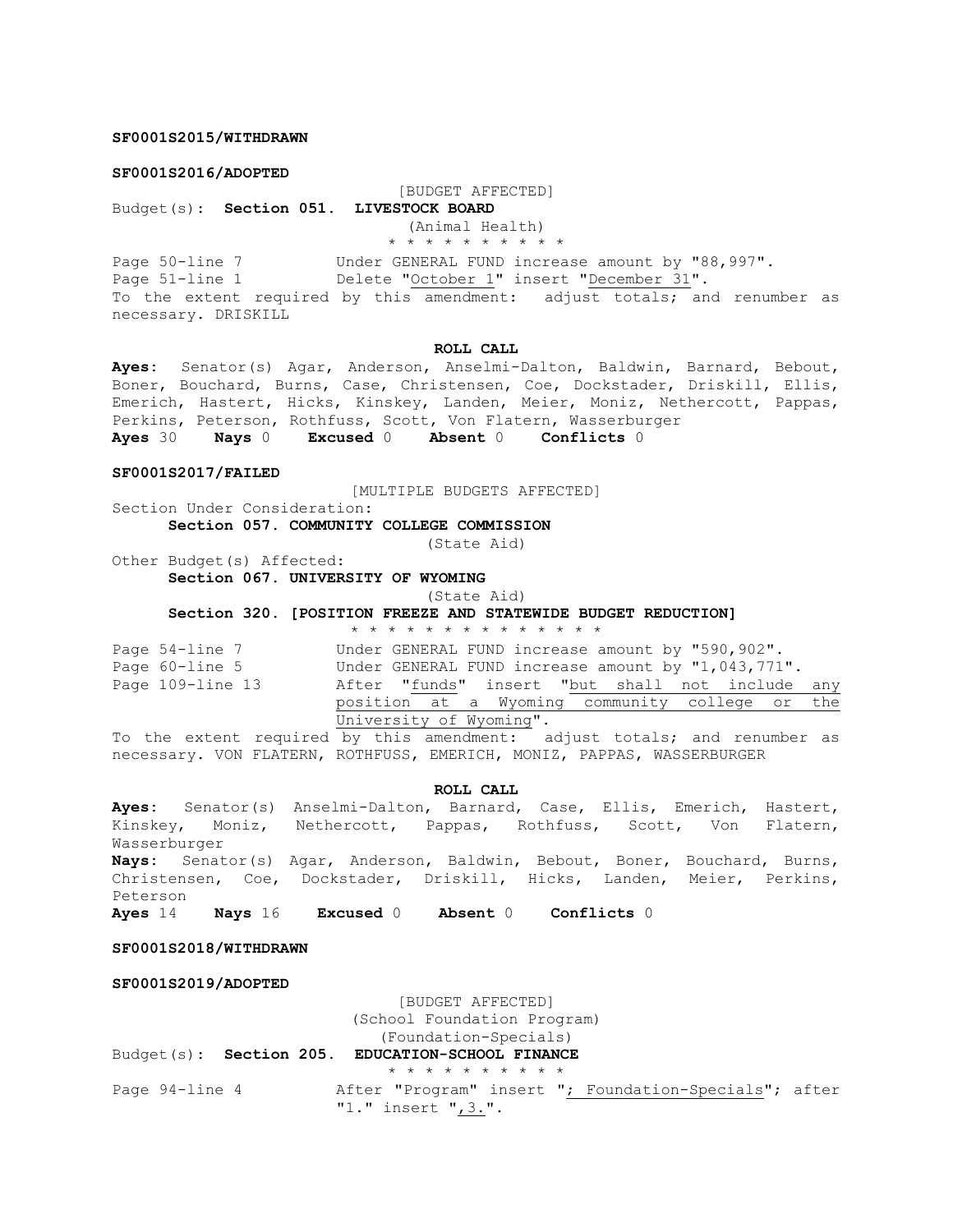Page 94-line 5 Under OTHER FUNDS decrease amount by "11,725,681 S5". Page 94-line 8 Strike.

Page 97-after line 5 Insert:

"3. To ensure expenditures do not exceed this appropriation, the state department of education shall calculate the amount school districts would receive for the 2017-2018 school year under the law as it existed on February 1, 2017, and then calculate the amount school districts will receive for the 2017-2018 school year under the law reflecting all enactments at the 2017 general legislative session that will be in effect for the 2017-2018 school year. To the extent the result of this calculation is less than a ninety-one million four hundred ninety-one thousand five hundred seventy-five dollar (\$91,491,575.00) reduction as a result of the 2017 general legislative session, the state department of education shall reduce the payments to each school district by the pro rata percentage required to reach a reduction of ninety-one million four hundred ninety-one thousand five hundred seventy-five dollars (\$91,491,575.00).".

To the extent required by this amendment: adjust totals; and renumber as necessary. SCOTT, COE

**ROLL CALL**

**Ayes:** Senator(s) Agar, Anderson, Baldwin, Bebout, Bouchard, Burns, Case, Christensen, Coe, Dockstader, Driskill, Ellis, Emerich, Hicks, Kinskey, Landen, Meier, Moniz, Pappas, Perkins, Peterson, Scott **Nays:** Senator(s) Anselmi-Dalton, Barnard, Boner, Hastert, Nethercott, Rothfuss, Von Flatern, Wasserburger

**Ayes** 22 **Nays** 8 **Excused** 0 **Absent** 0 **Conflicts** 0

## **SF0001S2020/WITHDRAWN**

#### **SF0001S2021/ADOPTED**

[BUDGET AFFECTED]

Budget(s): **300. [BUDGET BALANCERS – TRANSFERS]** \* \* \* \* \* \* \* \* \* \*

Page 104-after line 3 Insert:

"(q) There is appropriated forty million two hundred thousand dollars (\$40,200,000.00) from the legislative stabilization reserve account to the budget reserve account to be further appropriated as follows:

(i) Of the amount appropriated to the budget reserve account by this subsection, up to twenty-one million dollars (\$21,000,000.00) is appropriated to the department of health for the purpose of meeting emergency detention and involuntary commitment related obligations under title 25, chapter 10 of the Wyoming statutes. Expenditures made from this appropriation shall be subject to the approval of the governor. The department of health shall report quarterly to the joint appropriations committee and the joint labor, health and social services interim committee on expenditures made from the budget reserve account under this authority;

(ii) Of the amount appropriated to the budget reserve account by this subsection, up to nineteen million two hundred thousand dollars (\$19,200,000.00) is appropriated to the department of corrections for purposes of inmate relocation in the event conditions as a result of subsurface movement at the Wyoming state penitentiary warrant inmate transfers to alternative housing. Expenditures made from this appropriation shall be subject to the approval of the governor. The department of corrections shall report quarterly to the joint appropriations committee on expenditures made from the budget reserve account under this authority.". To the extent required by this amendment: adjust totals; and renumber as necessary. BURNS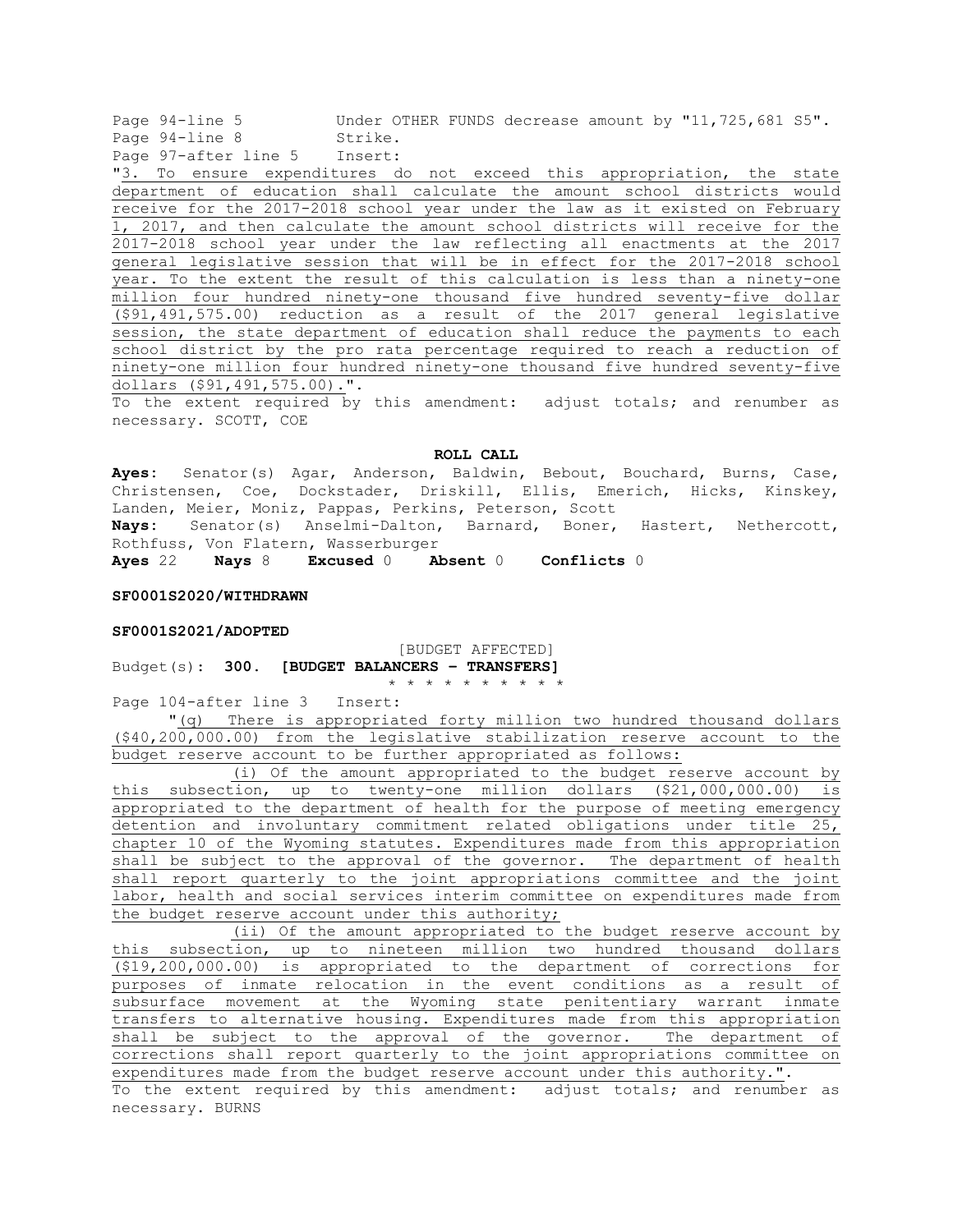## **ROLL CALL**

**Ayes:** Senator(s) Anderson, Anselmi-Dalton, Baldwin, Bebout, Boner, Bouchard, Burns, Coe, Dockstader, Ellis, Emerich, Hastert, Hicks, Kinskey, Landen, Moniz, Nethercott, Pappas, Perkins, Peterson, Rothfuss, Scott, Von Flatern, Wasserburger

**Nays:** Senator(s) Agar, Barnard, Case, Christensen, Driskill, Meier **Ayes** 24 **Nays** 6 **Excused** 0 **Absent** 0 **Conflicts** 0

#### **SF0001S2022/ADOPTED**

#### [BUDGET AFFECTED]

## Budget(s): **Addition to 300 Sections**

\* \* \* \* \* \* \* \* \* \*

Page 110-After line 2 Insert the following new section and renumber as necessary:

## "[SALARY REDUCTIONS]

## **Section 332**

(a) Each agency receiving a general fund appropriation in 2016 Wyoming Session Laws, Chapter 31 as amended by this act shall reduce its final general fund appropriation for personal services (100 series) for salaries by two percent (2%), as calculated by the budget division of the department of administration and information.

(b) Notwithstanding W.S. 9-2-1008, 9-2-1012(e) and 9-4-207(a), the budget division, in coordination with the state auditor's office, shall revert the reductions identified in subsection (a) of this section to the general fund not later than December 31, 2017.

(c) All reversions under subsection (b) of this section shall be reported to the joint appropriations committee through the B-11 process as authorized by W.S. 9-2-1005(b)(ii) and reported pursuant to W.S. 9-2-1013(b).

(d) This section shall not apply to appropriations to the University of Wyoming, community college districts, school districts or judicial branch.

(e) This section is effective July 1, 2017.".

To the extent required by this amendment: adjust totals; and renumber as necessary. BEBOUT, BURNS, LANDEN, PERKINS

#### **ROLL CALL**

**Ayes:** Senator(s) Agar, Anderson, Baldwin, Bebout, Boner, Bouchard, Burns, Case, Christensen, Coe, Dockstader, Driskill, Emerich, Hicks, Kinskey, Landen, Meier, Moniz, Pappas, Perkins, Peterson, Scott, Von Flatern, Wasserburger

**Nays:** Senator(s) Anselmi-Dalton, Barnard, Ellis, Hastert, Nethercott, Rothfuss

**Ayes** 24 **Nays** 6 **Excused** 0 **Absent** 0 **Conflicts** 0

## **SF0001S2023/FAILED**

[MULTIPLE BUDGETS AFFECTED]

|              | Section Under Consideration: |                        |  |  |
|--------------|------------------------------|------------------------|--|--|
| Section 001. |                              | OFFICE OF THE GOVERNOR |  |  |
|              |                              |                        |  |  |

(Tribal Liaison)

Other Budget(s) Affected: **Section 085. WYOMING BUSINESS COUNCIL**

(Investment Ready Comm.)

|                | * * * * * * * * * * * * * *                          |
|----------------|------------------------------------------------------|
| Page 6-line 8  | Under GENERAL FUND increase amount by "80,000".      |
| Page 7-line 20 | Delete "eighty thousand dollars" insert "one hundred |
|                | sixty thousand dollars $($160,000.00)$ ".            |
| Page 7-line 21 | Delete "(80,000.00)".                                |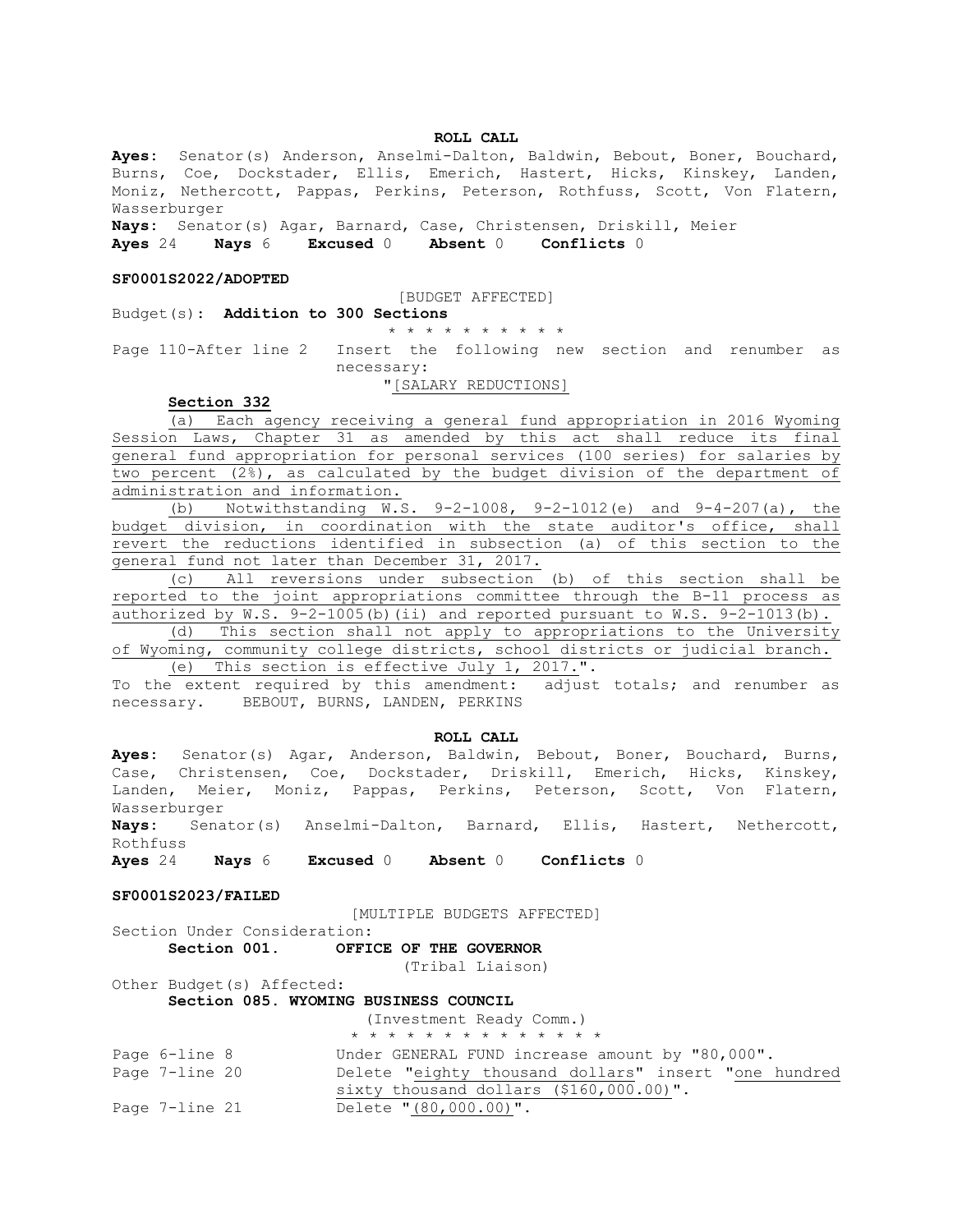Page 72-line 7 Under GENERAL FUND decrease amount by "80,000". To the extent required by this amendment: adjust totals; and renumber as necessary. CASE

#### **ROLL CALL**

**Ayes:** Senator(s) Barnard, Bebout, Bouchard, Case, Ellis, Meier, Nethercott, Perkins, Rothfuss, Scott, Von Flatern

**Nays:** Senator(s) Agar, Anderson, Anselmi-Dalton, Baldwin, Boner, Burns, Christensen, Coe, Dockstader, Driskill, Emerich, Hastert, Hicks, Kinskey, Landen, Moniz, Pappas, Peterson, Wasserburger

**Ayes** 11 **Nays** 19 **Excused** 0 **Absent** 0 **Conflicts** 0

**SF0001S2024/ADOPTED**

[MULTIPLE BUDGETS AFFECTED]

Sections Under Consideration: **Section 020. DEPT OF ENVIRONMENTAL QUALITY**

(Land Quality)

(Uranium NRC Agreement)

Other Budget(s) Affected: **Section 085. WYOMING BUSINESS COUNCIL**

\* \* \* \* \* \* \* \* \* \* \* \* \* \*

Page 23-line 13 Under GENERAL FUND increase amount by "80,926"; under FEDERAL FUNDS increase amount by "56,236". Page 23-line 19 Under GENERAL FUND increase amount by "112,977". Page 24-line 2 Increase Full Time positions by "2". Page 72-line 5 Under GENERAL FUND decrease amount by "193,903". To the extent required by this amendment: adjust totals; and renumber as necessary. BEBOUT

### **ROLL CALL**

**Ayes:** Senator(s) Agar, Anderson, Anselmi-Dalton, Baldwin, Barnard, Bebout, Boner, Bouchard, Burns, Case, Christensen, Coe, Dockstader, Driskill, Ellis, Emerich, Hastert, Hicks, Kinskey, Landen, Moniz, Nethercott, Pappas, Perkins, Peterson, Rothfuss, Scott, Von Flatern, Wasserburger **Nays:** Senator Meier

**Ayes** 29 **Nays** 1 **Excused** 0 **Absent** 0 **Conflicts** 0

#### **SF0001S2025/FAILED (CORRECTED COPY)**

[BUDGET AFFECTED]

Budget(s): **Section 048. DEPARTMENT OF HEALTH**

(Public Health) \* \* \* \* \* \* \* \* \* \*

Page  $40$ -line 8 After " $,14.$ " Insert " $,15.$ ".

Page 46-after line 14 Insert:

"15. Of this general fund appropriation, not less than \$3,634,175 shall be expended for maternal and child health services.".

To the extent required by this amendment: adjust totals; and renumber as necessary. NETHERCOTT, ELLIS

## **ROLL CALL**

**Ayes:** Senator(s) Anselmi-Dalton, Boner, Bouchard, Ellis, Emerich, Meier, Nethercott, Rothfuss, Scott **Nays:** Senator(s) Agar, Anderson, Baldwin, Barnard, Bebout, Burns, Case, Christensen, Coe, Dockstader, Driskill, Hastert, Hicks, Kinskey, Landen, Moniz, Pappas, Peterson, Von Flatern, Wasserburger

**Excused:** Senator Perkins

**Ayes** 9 **Nays** 20 **Excused** 1 **Absent** 0 **Conflicts** 0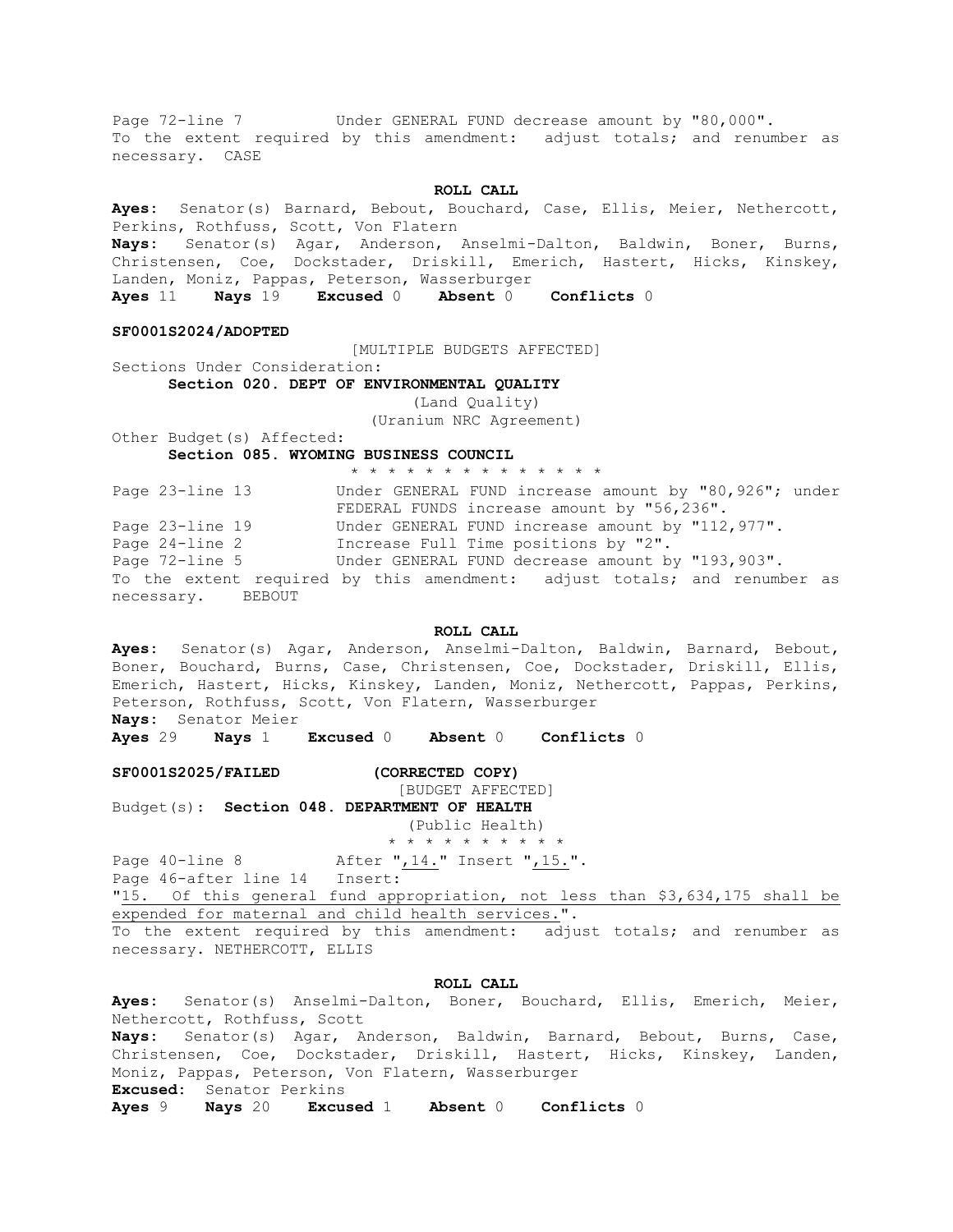## **SF0001S2026/WITHDRAWN**

## **SF0001S2027/ADOPTED**

#### [BUDGET AFFECTED]

Budget(s): **Section 312. [MAJOR MAINTENANCE FUNDING FOR STATE FACILITIES, UNIVERSITY AND COMMUNITY COLLEGES]**

\* \* \* \* \* \* \* \* \* \*

Page 106-after line 7 Insert:

"[MAJOR MAINTENANCE FUNDING FOR STATE FACILITIES, UNIVERSITY AND COMMUNITY COLLEGES]

**Section 312.** 

(e) There is appropriated to the state construction department two hundred thousand dollars (\$200,000.00)TT from unappropriated, unobligated funds in the tobacco settlement trust fund income account established under W.S. 9-4-1203(b). This appropriation shall be for the period beginning with the effective date of this act and ending June 30, 2018. This appropriation shall only be expended to provide for emergency boiler piping and fire suppression repairs or replacement at Western Wyoming community college. Notwithstanding any other provision of law, this appropriation shall not be transferred or expended for any other purpose and any unexpended, unobligated funds remaining from this appropriation shall revert as provided by law on July 1, 2018.".

To the extent required by this amendment: adjust totals; and renumber as necessary. HASTERT, BEBOUT, LANDEN

#### **ROLL CALL**

**Ayes:** Senator(s) Anderson, Anselmi-Dalton, Barnard, Bebout, Boner, Bouchard, Christensen, Coe, Ellis, Emerich, Hastert, Hicks, Landen, Moniz, Nethercott, Pappas, Perkins, Scott, Von Flatern

**Nays:** Senator(s) Agar, Baldwin, Burns, Case, Dockstader, Driskill, Kinskey, Meier, Peterson, Rothfuss, Wasserburger

**Ayes** 19 **Nays** 11 **Excused** 0 **Absent** 0 **Conflicts** 0

2/8/2017 S 2nd Reading:Passed

#### **SF0001S3001/WITHDRAWN**

**SF0001S3002/WITHDRAWN**

#### **SF0001S3003/FAILED**

[MULTIPLE BUDGETS AFFECTED]

Section Under Consideration:

**Section 010. DEPARTMENT OF AGRICULTURE**

(State Fair)

Other Budget(s) Affected:

**Section 085. WYOMING BUSINESS COUNCIL**

(Investment Ready Comm.) \* \* \* \* \* \* \* \* \* \* \* \* \* \*

Page 18-line 15 Under GENERAL FUND increase amount by "150,000". Page 72-line 7 Under GENERAL FUND decrease amount by "150,000". To the extent required by this amendment: adjust totals; and renumber as necessary. BONER, WASSERBURGER

#### **ROLL CALL**

**Ayes:** Senator(s) Agar, Anselmi-Dalton, Boner, Bouchard, Case, Driskill, Ellis, Hicks, Meier, Moniz, Nethercott, Scott, Von Flatern, Wasserburger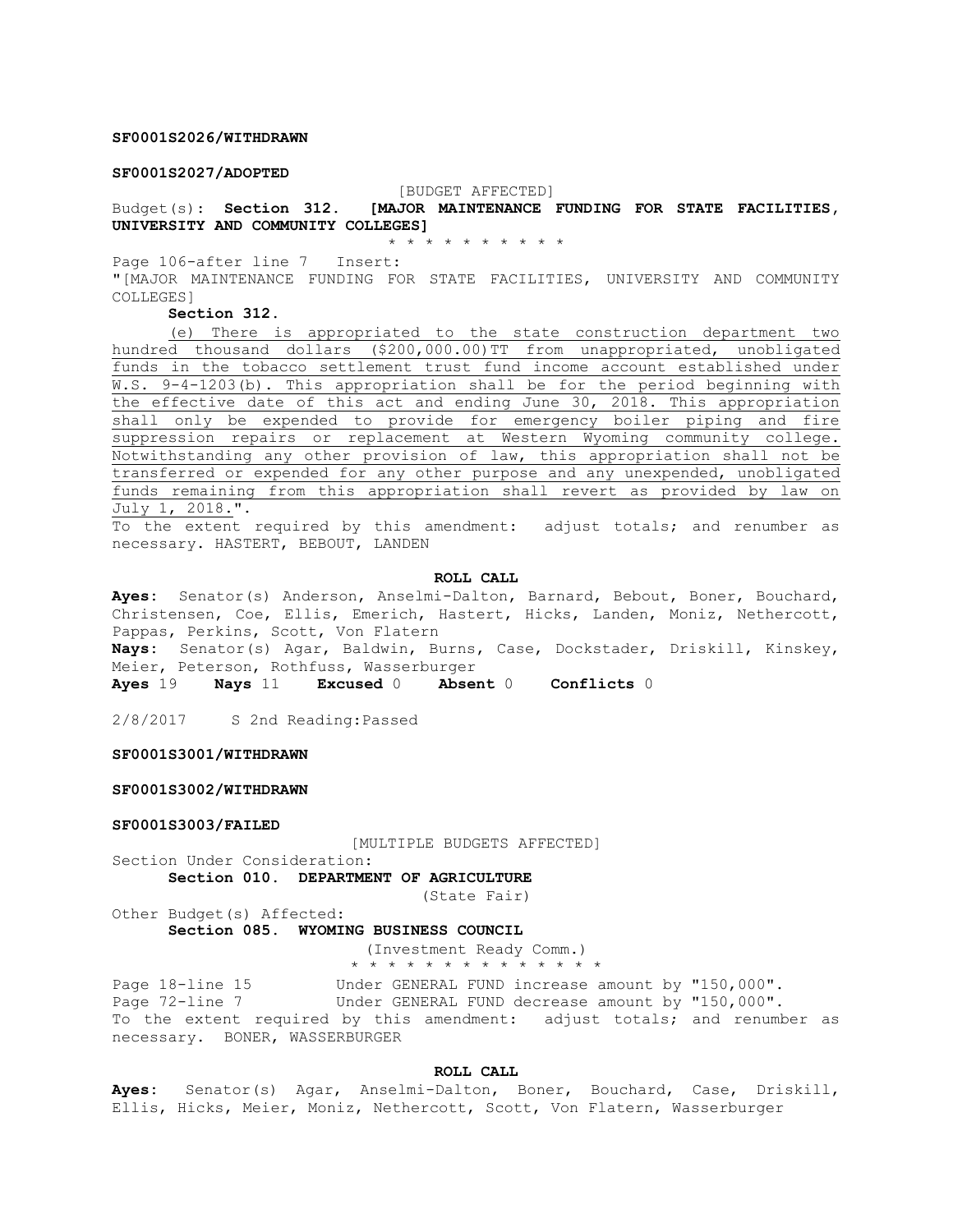**Nays:** Senator(s) Anderson, Baldwin, Barnard, Bebout, Burns, Christensen, Coe, Dockstader, Emerich, Hastert, Kinskey, Landen, Pappas, Perkins, Peterson, Rothfuss **Ayes** 14 **Nays** 16 **Excused** 0 **Absent** 0 **Conflicts** 0

#### **SF0001S3004/FAILED**

## [BUDGET AFFECTED] Budget(s): **Section 020. DEPT OF ENVIRONMENTAL QUALITY** \* \* \* \* \* \* \* \* \* \*

Page 23-line 4 After "3." insert ", 4.". Page 25-after line 9 Insert:

"4. From the effective date of this act, in the event that one (1) or more authorized full time positions in the department of environmental quality become vacant, the total number of authorized full time positions shall be reduced by the number of positions that become vacant and the related budgeted funds for salaries and benefits shall revert back to the funds from which the positions were appropriated. Not more than two (2) authorized full time positions shall be eliminated under this provision.".

To the extent required by this amendment: adjust totals; and renumber as necessary. MEIER

#### **ROLL CALL**

**Ayes:** Senator(s) Agar, Boner, Bouchard, Burns, Case, Christensen, Dockstader, Driskill, Hicks, Kinskey, Meier, Moniz, Peterson, Scott **Nays:** Senator(s) Anderson, Anselmi-Dalton, Baldwin, Barnard, Bebout, Coe, Ellis, Emerich, Hastert, Landen, Nethercott, Pappas, Perkins, Rothfuss, Von Flatern, Wasserburger

**Ayes** 14 **Nays** 16 **Excused** 0 **Absent** 0 **Conflicts** 0

## **SF0001S3005/WITHDRAWN**

#### **SF0001S3006/FAILED**

[MULTIPLE BUDGETS AFFECTED] Section Under Consideration:

**Section 048. DEPARTMENT OF HEALTH**

(Director's Office) (Health Care Financing) (Public Health) (Behavioral Health)

Other Budget(s) Affected: **Section 300. [BUDGET BALANCERS - TRANSFERS]**

```
* * * * * * * * * *
Page 40-line 5 Under GENERAL FUND decrease amount by "500,000".
Page 40-line 7 Under GENERAL FUND decrease amount by "6,500,000".
Page 40-line 9 Under GENERAL FUND decrease amount by "500,000".
Page 40-line 15 Under GENERAL FUND decrease amount by "6,500,000".
Page 40-after line 18 Insert "Title 25 \frac{15.}{ }"; under GENERAL FUND increase
                     amount by "14,000,000".
```
Page 46-after line 14 Insert:

"15. This general fund appropriation shall be expended for the purpose of meeting emergency detention and involuntary commitment related obligations under title 25, chapter 10 of the Wyoming statutes and for incentive contracts with providers to incentivize the provision of services necessary to reduce obligations under title 25, chapter 10 of the Wyoming statutes. Of the funds used from this appropriation for incentive contracts, the department of health may require a fifty percent (50%) funding match from contracted providers.".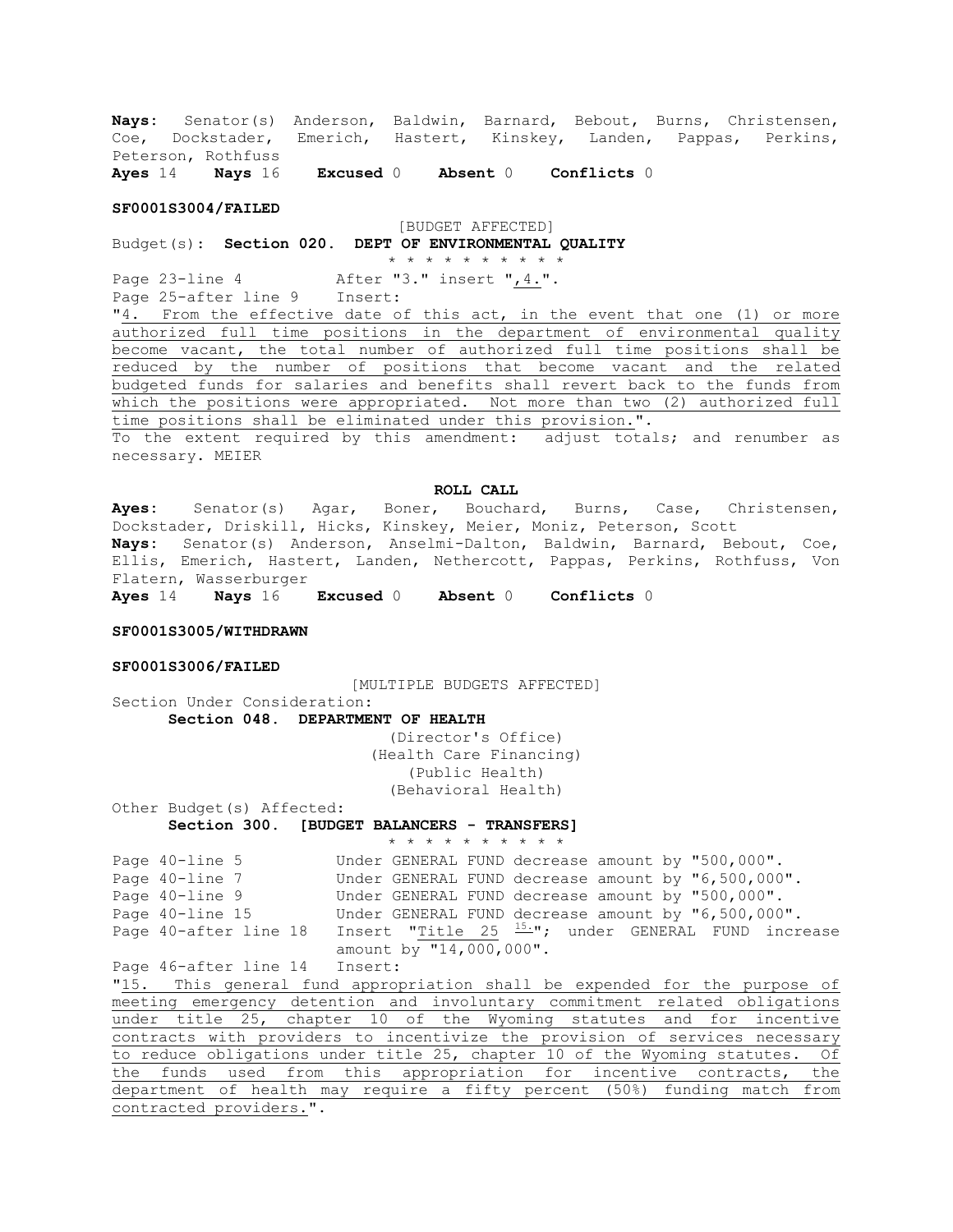|                                  | Page 46-after line 14 In the Peterson et al., second reading amendment |
|----------------------------------|------------------------------------------------------------------------|
|                                  | (SF0001S2013/A) to this line, delete ", as submitted                   |
|                                  | by the governor in his supplemental budget request                     |
|                                  | and as amended by this act,"; after "chapter 10 of                     |
|                                  | the Wyoming statutes" insert "or for any other                         |
|                                  | purpose except as necessary for general fund budget                    |
|                                  | reductions authorized by this act and as otherwise                     |
|                                  | authorized in this footnote. Except for twenty-five                    |
|                                  | percent (25%) of the funds appropriated to these                       |
|                                  | budget units, the department of health is prohibited                   |
|                                  | requiring providers to<br>achieve specific<br>from                     |
|                                  | objectives related to or reducing obligations under                    |
|                                  | title 25, chapter 10 of the Wyoming statutes.                          |
|                                  | Nothing in this footnote shall restrict a provider                     |
|                                  | from expending additional, other funds on services                     |
|                                  | related to title 25, chapter 10 of the<br>Wyoming                      |
|                                  | statutes, but the department of health shall not                       |
|                                  | coerce any provider to expend additional funds in an                   |
|                                  | amount greater than the amount authorized by this                      |
|                                  | footnote.".                                                            |
| Page 104-after line 3 Delete the | Burns second reading amendment                                         |
|                                  | (SF0001S2021/A) to this line and further amend as                      |

follows: Insert: "(q) There is appropriated nineteen million two hundred thousand dollars (\$19,200,000.00) from the legislative stabilization reserve account to the budget reserve account. Of this appropriation to the budget reserve account, up to nineteen million two hundred thousand dollars (\$19,200,000.00) is appropriated to the department of corrections for purposes of inmate relocation in the event conditions as a result of subsurface movement at the Wyoming state penitentiary warrant inmate transfers to alternative housing. Expenditures made from this appropriation shall be subject to the approval of the governor. The department of corrections shall report quarterly to the joint appropriations committee on expenditures made from the budget reserve account under this authority.".

To the extent required by this amendment: adjust totals; and renumber as necessary. SCOTT

#### **ROLL CALL**

**Ayes:** Senator(s) Barnard, Bouchard, Case, Meier, Scott **Nays:** Senator(s) Agar, Anderson, Anselmi-Dalton, Baldwin, Bebout, Boner, Burns, Christensen, Coe, Dockstader, Driskill, Ellis, Emerich, Hastert, Hicks, Kinskey, Landen, Moniz, Nethercott, Pappas, Perkins, Peterson, Rothfuss, Von Flatern, Wasserburger

**Ayes** 5 **Nays** 25 **Excused** 0 **Absent** 0 **Conflicts** 0

#### **SF0001S3007/ADOPTED**

[BUDGET AFFECTED] Budget(s): **Section 048. DEPARTMENT OF HEALTH**

(Public Health) \* \* \* \* \* \* \* \* \* \* Page 40-line 8 After "14." Insert ", 15.". Page 40-line 12 Under OTHER FUNDS increase amount by "1,000,000 TT". Page 46-after line 14 Insert: "15. Of this other funds appropriation, one million dollars (\$1,000,000.00) shall be expended only for prevention management services in accordance with  $W.S. 9-4-1203(c)$ .".

To the extent required by this amendment: adjust totals; and renumber as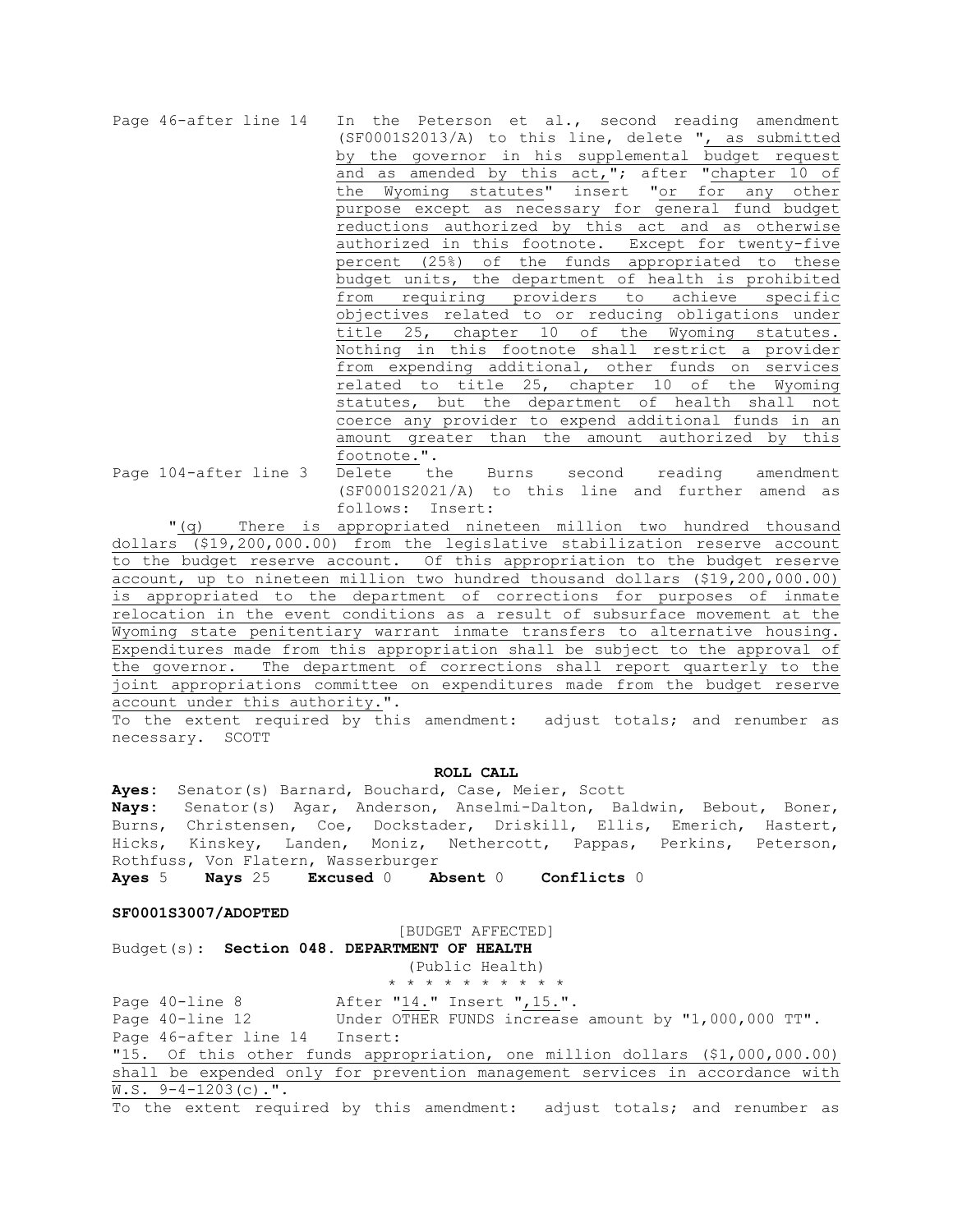necessary. ANSELMI-DALTON, PAPPAS

### **ROLL CALL**

**Ayes:** Senator(s) Anselmi-Dalton, Baldwin, Barnard, Case, Ellis, Hastert, Hicks, Kinskey, Landen, Meier, Moniz, Nethercott, Pappas, Peterson, Rothfuss, Von Flatern

**Nays:** Senator(s) Agar, Anderson, Bebout, Boner, Bouchard, Burns, Christensen, Coe, Dockstader, Driskill, Emerich, Perkins, Scott, Wasserburger **Ayes** 16 **Nays** 14 **Excused** 0 **Absent** 0 **Conflicts** 0

#### **SF0001S3008/FAILED**

#### [BUDGET AFFECTED]

Budget(s): **Section 048. DEPARTMENT OF HEALTH**

(Aging)

\* \* \* \* \* \* \* \* \* \*

Page 40-line 19 After "7." insert ", 15.".<br>Page 40-line 20 Under GENERAL FUND increa Under GENERAL FUND  $\overline{\text{increase}}$  amount by "1,000,000".

Page 46-after line 14 Insert:

"15. If 2017 House Bill 0019 is enacted into law, there is appropriated up to one million dollars (\$1,000,000.00) from the general fund of the funds collected from remote sellers to the department of health. Of this amount five hundred thousand dollars (\$500,000.00) shall be expended only for the Wyoming senior service board and five hundred thousand dollars (\$500,000.00) shall be expended only for Wyoming home services. If 2017 House Bill 0019 is not enacted into law, one million dollars (\$1,000,000.00) shall not be appropriated.".

To the extent required by this amendment: adjust totals; and renumber as necessary. KINSKEY, ANSELMI-DALTON

## **ROLL CALL**

**Ayes:** Senator(s) Anderson, Anselmi-Dalton, Baldwin, Barnard, Boner, Ellis, Hastert, Kinskey, Meier, Peterson, Rothfuss

**Nays:** Senator(s) Agar, Bebout, Bouchard, Burns, Case, Christensen, Coe, Dockstader, Driskill, Emerich, Hicks, Landen, Moniz, Nethercott, Pappas, Perkins, Scott, Von Flatern, Wasserburger

**Ayes** 11 **Nays** 19 **Excused** 0 **Absent** 0 **Conflicts** 0

#### **SF0001S3009/ADOPTED**

[BUDGET AFFECTED]

Budget(s): **Section 051. LIVESTOCK BOARD**

(Animal Health)

\* \* \* \* \* \* \* \* \* \*

Delete the Driskill second reading amendment (SF0001S2016/A) entirely and further amend as follows: Page 50-line 7 Under GENERAL FUND increase amount by "88,997". Page 50-line 25 Delete "September 30" insert "December 31".

Page 51-line 1 Delete "October 1, 2017" insert "January 1, 2018".

Page 51-line 2 Delete " $\frac{1}{\text{law}}$ ".<br>Page 51-line 3 Delete "enfore Delete "enforcement" insert "senior livestock".

To the extent required by this amendment: adjust totals; and renumber as necessary. DRISKILL

## **ROLL CALL**

**Ayes:** Senator(s) Agar, Anderson, Anselmi-Dalton, Baldwin, Barnard, Bebout, Boner, Bouchard, Burns, Case, Christensen, Coe, Dockstader, Driskill, Ellis, Emerich, Hastert, Hicks, Kinskey, Landen, Meier, Moniz, Nethercott, Pappas, Perkins, Peterson, Rothfuss, Scott, Von Flatern, Wasserburger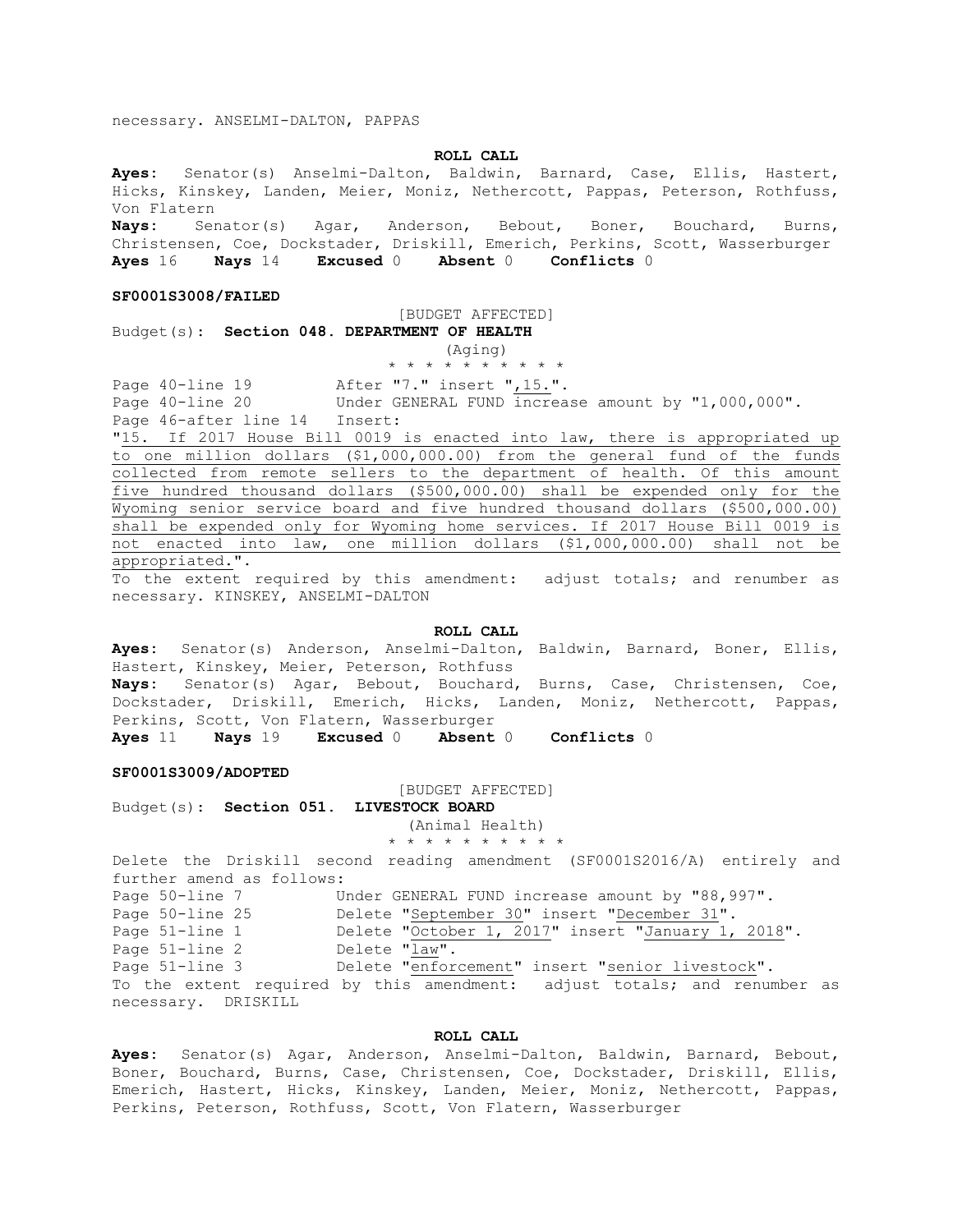**Ayes** 30 **Nays** 0 **Excused** 0 **Absent** 0 **Conflicts** 0

**SF0001S3010/FAILED**

#### [BUDGET AFFECTED]

Budget(s): **Section 060. STATE LANDS AND INVESTMENTS**

(Mineral Royalty Grants)

\* \* \* \* \* \* \* \* \* \* Page 56-line 16 After "Grants" insert "3.".

Page 56-after line 16 Under OTHER FUNDS increase amount by "5,000,000 S0". Page 57-after line 19 Insert:

"3. There is appropriated five million dollars (\$5,000,000.00) from the legislative stabilization reserve account.".

To the extent required by this amendment: adjust totals; and renumber as necessary. MEIER

#### **ROLL CALL**

**Ayes:** Senator(s) Anderson, Anselmi-Dalton, Meier, Rothfuss **Nays:** Senator(s) Agar, Baldwin, Barnard, Bebout, Boner, Bouchard, Burns, Case, Christensen, Coe, Dockstader, Driskill, Ellis, Emerich, Hastert, Hicks, Kinskey, Landen, Moniz, Nethercott, Pappas, Perkins, Peterson, Scott, Von Flatern, Wasserburger

**Ayes** 4 **Nays** 26 **Excused** 0 **Absent** 0 **Conflicts** 0

#### **SF0001S3011/ADOPTED**

[BUDGET AFFECTED]

Budget(s): **Section 067. UNIVERSITY OF WYOMING** (State Aid)

\* \* \* \* \* \* \* \* \* \*

Page 60-line 5 Delete ", 12.". Page 66-lines 6 through 11 Delete. To the extent required by this amendment: adjust totals; and renumber as necessary. AGAR, EMERICH

## **ROLL CALL**

**Ayes:** Senator(s) Agar, Anderson, Anselmi-Dalton, Baldwin, Barnard, Bebout, Boner, Bouchard, Burns, Case, Christensen, Coe, Dockstader, Driskill, Ellis, Emerich, Hastert, Hicks, Kinskey, Landen, Meier, Moniz, Nethercott, Pappas, Perkins, Peterson, Rothfuss, Scott, Von Flatern, Wasserburger **Ayes** 30 **Nays** 0 **Excused** 0 **Absent** 0 **Conflicts** 0

#### **SF0001S3012/ADOPTED**

[BUDGET AFFECTED] Budget(s): **Section 205. EDUCATION-SCHOOL FINANCE** (School Foundation Program)

## \* \* \* \* \* \* \* \* \* \*

Page 94-line 4 After "1." insert ", 3.". Page 97-After line 5 Insert:

"3. A school district board of trustees shall not directly or indirectly expend any amount of this other funds appropriation for legal fees or other expenses in an action maintained by the district or by any other person against the state, a political subdivision of the state or an elected state official that challenges or questions the constitutionality or administration of the state's public school finance system, except in support of the state.".

To the extent required by this amendment: adjust totals; and renumber as necessary. AGAR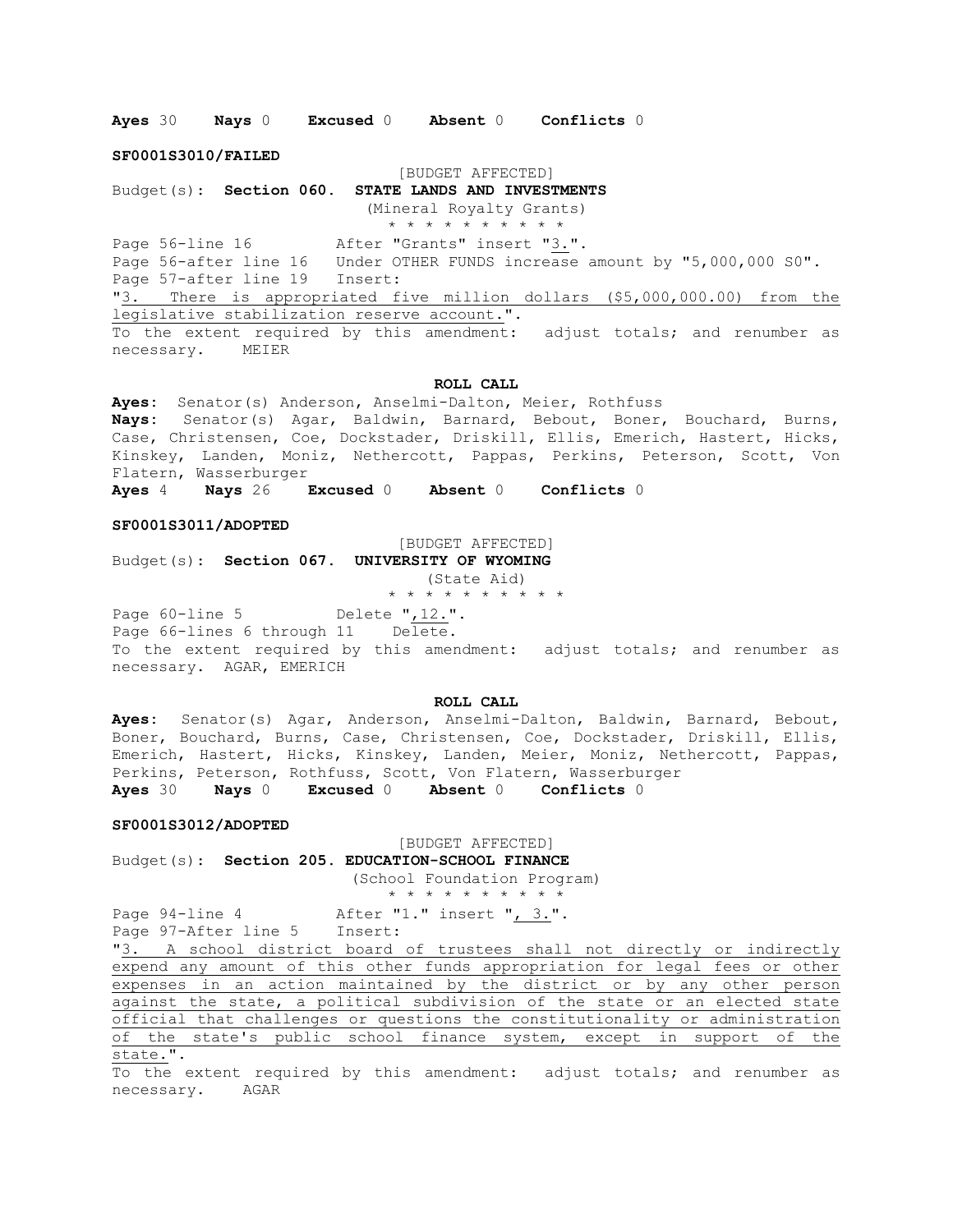**ROLL CALL**

**Ayes:** Senator(s) Agar, Anderson, Baldwin, Bebout, Boner, Bouchard, Burns, Christensen, Coe, Dockstader, Driskill, Emerich, Hicks, Kinskey, Landen, Meier, Moniz, Perkins, Peterson, Scott

**Nays:** Senator(s) Anselmi-Dalton, Barnard, Case, Ellis, Hastert, Nethercott, Pappas, Rothfuss, Von Flatern, Wasserburger

**Ayes** 20 **Nays** 10 **Excused** 0 **Absent** 0 **Conflicts** 0

#### **SF0001S3013/ADOPTED**

[BUDGET AFFECTED]

Budget(s): **Section 205. EDUCATION-SCHOOL FINANCE** \* \* \* \* \* \* \* \* \* \*

Page 97-after line 5 In the Scott et al., second reading amendment (SF0001S2019/A) to this line, delete "payments to each school district by the pro rata percentage required" insert "foundation program level of funding to each school district"; after the second "(\$91,491,575.00)" insert "using the provisions for calculations provided in W.S. 21-13-312(a)(i) and (ii)".

To the extent required by this amendment: adjust totals; and renumber as necessary. SCOTT

#### **ROLL CALL**

**Ayes:** Senator(s) Agar, Anderson, Baldwin, Barnard, Bebout, Boner, Bouchard, Burns, Case, Christensen, Coe, Dockstader, Driskill, Ellis, Emerich, Hicks, Kinskey, Landen, Meier, Moniz, Nethercott, Pappas, Perkins, Peterson, Scott, Von Flatern

**Nays:** Senator(s) Anselmi-Dalton, Hastert, Rothfuss, Wasserburger **Ayes** 26 **Nays** 4 **Excused** 0 **Absent** 0 **Conflicts** 0

## **SF0001S3014/ADOPTED**

[BUDGET AFFECTED]

Budget(s): **Section 320. [POSITION FREEZE AND STATEWIDE BUDGET REDUCTION]** \* \* \* \* \* \* \* \* \* \*

Page 107-line 9 After "state's" delete balance of the line. Page 107-line 10 Delete the line through "payroll" insert "January 2017 payroll and associated position table".

To the extent required by this amendment: adjust totals; and renumber as necessary. DRISKILL

#### **ROLL CALL**

**Ayes:** Senator(s) Agar, Anderson, Anselmi-Dalton, Baldwin, Barnard, Bebout, Boner, Bouchard, Burns, Case, Christensen, Coe, Dockstader, Driskill, Ellis, Emerich, Hastert, Hicks, Kinskey, Landen, Meier, Moniz, Nethercott, Pappas, Perkins, Peterson, Rothfuss, Scott, Von Flatern, Wasserburger

**Ayes** 30 **Nays** 0 **Excused** 0 **Absent** 0 **Conflicts** 0

## **SF0001S3015/ADOPTED**

## [BUDGET AFFECTED]

Budget(s): **Addition to 300 Sections [SALARY REDUCTIONS]**

Page 110-after line 2 In the Bebout et al., second reading amendment (SF0001S2022/A) to this line, in subsection (a) created by that amendment, delete "reduce its final" insert "have its total biennial"; after "salaries" insert "reduced".

\* \* \* \* \* \* \* \* \* \*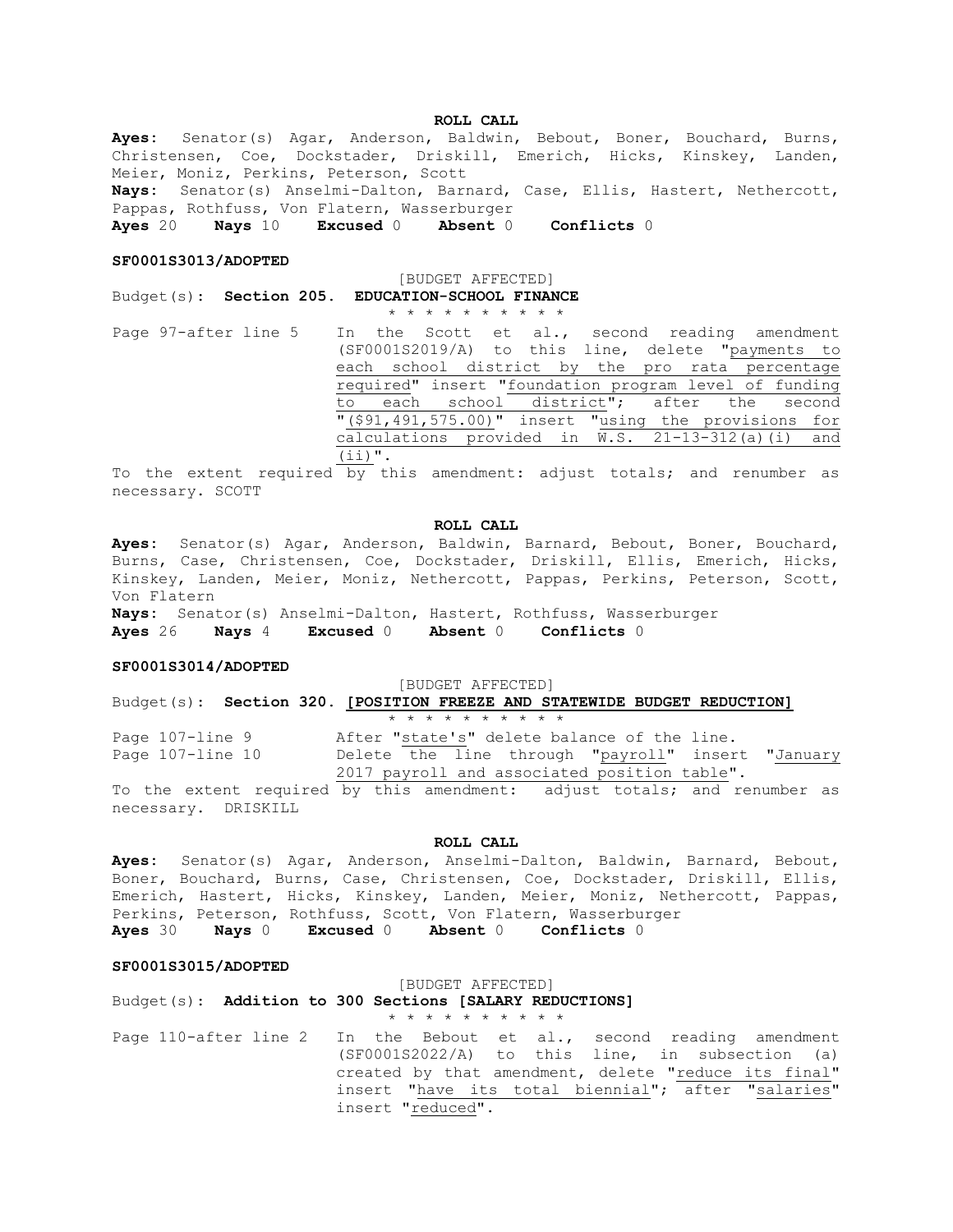To the extent required by this amendment: adjust totals; and renumber as necessary. BEBOUT

#### **ROLL CALL**

**Ayes:** Senator(s) Agar, Anderson, Anselmi-Dalton, Baldwin, Barnard, Bebout, Boner, Bouchard, Burns, Case, Christensen, Coe, Dockstader, Driskill, Ellis, Emerich, Hastert, Hicks, Kinskey, Landen, Meier, Moniz, Nethercott, Pappas, Perkins, Peterson, Rothfuss, Scott, Von Flatern, Wasserburger **Ayes** 30 **Nays** 0 **Excused** 0 **Absent** 0 **Conflicts** 0

## **SF0001S3016/ADOPTED (CORRECTED COPY)**

# [BUDGET AFFECTED]

Budget(s): **Addition to 300 Sections**

\* \* \* \* \* \* \* \* \* \*

Page 110-after line 2 Insert:

"[PENAL FACILITY PEER REVIEW STUDY]

**Section 332.** There is appropriated fifty thousand dollars (\$50,000.00) from the penitentiary permanent land fund to the legislative service office. This appropriation shall be for the period beginning with the effective date of this act and ending December 31, 2017. This appropriation shall only be expended at the direction of management council for the purpose of funding an independent peer review study of the structural engineering reconnaissance study and conceptual cost estimate submitted to the 2016 task force on state penal facilities. The report shall be submitted to the joint appropriations committee not later than July 1, 2017. Notwithstanding any other provision of law, this appropriation shall not be transferred or expended for any other purpose and any unexpended, unobligated funds remaining from this appropriation shall revert as provided by law on June 30, 2018.". To the extent required by this amendment: adjust totals; and renumber as necessary. PERKINS, LANDEN, BEBOUT

#### **ROLL CALL**

**Ayes:** Senator(s) Agar, Anderson, Anselmi-Dalton, Baldwin, Barnard, Bebout, Boner, Bouchard, Burns, Christensen, Coe, Dockstader, Driskill, Ellis, Emerich, Hastert, Hicks, Kinskey, Landen, Meier, Moniz, Nethercott, Pappas, Perkins, Peterson, Rothfuss, Scott, Von Flatern, Wasserburger **Nays:** Senator Case

**Ayes** 29 **Nays** 1 **Excused** 0 **Absent** 0 **Conflicts** 0

#### **SF0001S3017/ADOPTED**

[BUDGET AFFECTED]

Budget(s): **Section 329. [EMERGENCY DETENTIONS AND INVOLUNTARY HOSPITALZATIONS]**

\* \* \* \* \* \* \* \* \* \*

Page 109-lines 15 through 23 Delete. Page 110-lines 1 and 2 Delete. To the extent required by this amendment: adjust totals; and renumber as necessary. BURNS

## **ROLL CALL**

**Ayes:** Senator(s) Agar, Anderson, Anselmi-Dalton, Baldwin, Barnard, Bebout, Boner, Bouchard, Burns, Case, Christensen, Coe, Dockstader, Driskill, Ellis, Emerich, Hastert, Hicks, Kinskey, Landen, Meier, Moniz, Nethercott, Pappas, Perkins, Peterson, Rothfuss, Scott, Von Flatern, Wasserburger **Ayes** 30 **Nays** 0 **Excused** 0 **Absent** 0 **Conflicts** 0

**SF0001S3018/ADOPTED (CORRECTED COPY)**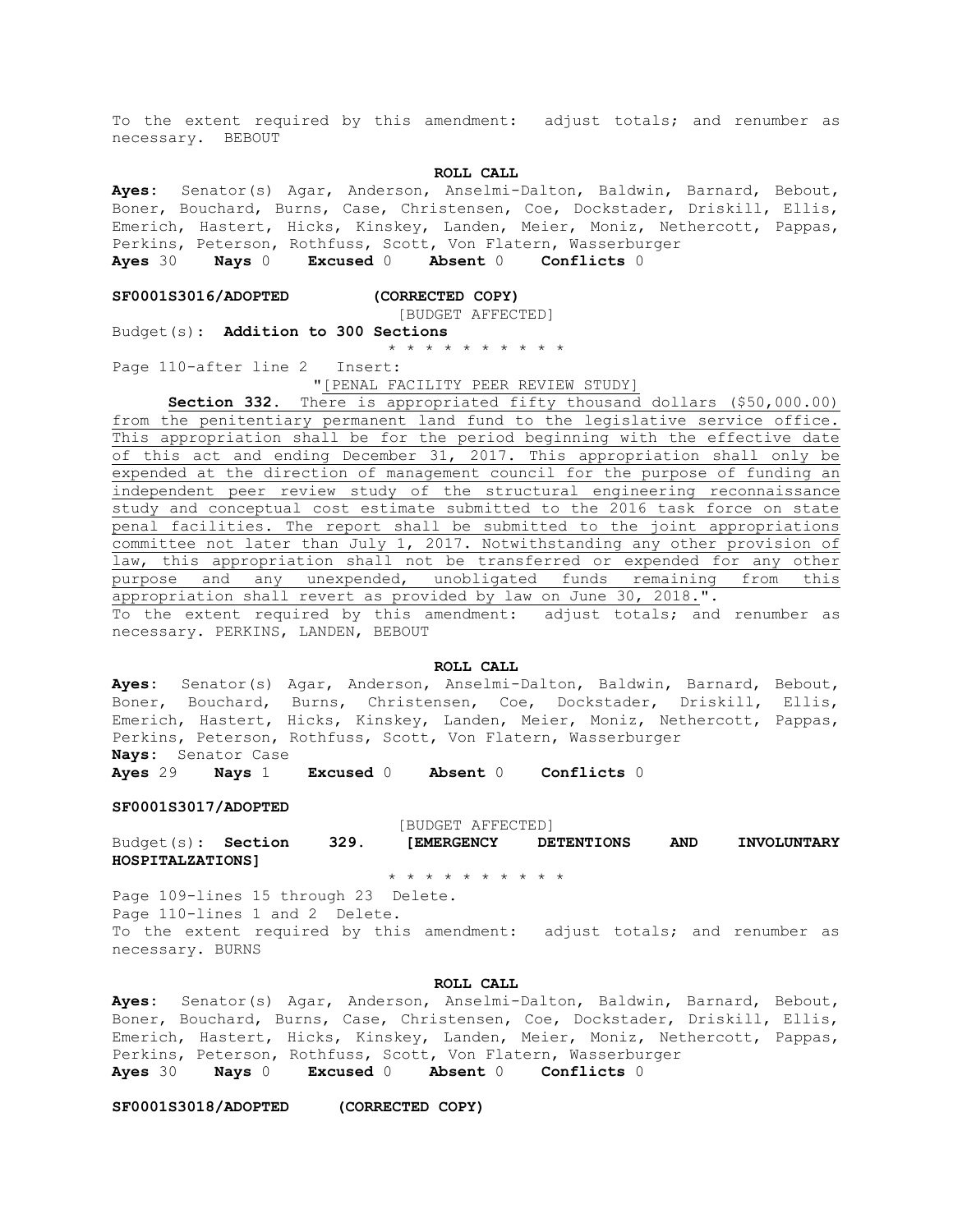#### [BUDGET AFFECTED]

Budget(s): **Section 312. [MAJOR MAINTENANCE FUNDING FOR STATE FACILITIES, UNIVERSITY AND COMMUNITY COLLEGES]**

\* \* \* \* \* \* \* \* \* \*

Page 102-line 4 After "309," insert "312,". To the extent required by this amendment: adjust totals; and renumber as necessary. BURNS

#### **ROLL CALL**

**Ayes:** Senator(s) Agar, Anderson, Anselmi-Dalton, Baldwin, Barnard, Bebout, Boner, Bouchard, Burns, Case, Christensen, Coe, Dockstader, Driskill, Ellis, Emerich, Hastert, Hicks, Kinskey, Landen, Meier, Moniz, Nethercott, Pappas, Perkins, Peterson, Rothfuss, Scott, Von Flatern, Wasserburger **Ayes** 30 **Nays** 0 **Excused** 0 **Absent** 0 **Conflicts** 0

#### **SF0001S3019/FAILED**

[MULTIPLE BUDGETS AFFECTED]

Section Under Consideration:

**Section 070. ENHANCED OIL RECOVERY COMM**

(Technical Outreach & Res)

Other Budget(s) Affected: **Section 048. DEPARTMENT OF HEALTH**

(Behavioral Health)

\* \* \* \* \* \* \* \* \* \*

Page 40-line 15 Under GENERAL FUND decrease amount by "250,000". Page 40-line 17 Under OTHER FUNDS increase amount by "250,000 TT". Page 67-line 16 **Under GENERAL FUND increase amount by "250,000"**. To the extent required by this amendment: adjust totals; and renumber as necessary. PERKINS, VON FLATERN

**ROLL CALL**

**Ayes:** Senator(s) Agar, Anderson, Bebout, Bouchard, Christensen, Coe, Dockstader, Driskill, Ellis, Hastert, Kinskey, Landen, Moniz, Perkins, Von Flatern

**Nays:** Senator(s) Anselmi-Dalton, Baldwin, Barnard, Boner, Burns, Case, Emerich, Hicks, Meier, Nethercott, Pappas, Peterson, Rothfuss, Scott, Wasserburger

**Ayes** 15 **Nays** 15 **Excused** 0 **Absent** 0 **Conflicts** 0

#### **SF0001S3020/ADOPTED**

[MULTIPLE BUDGETS AFFECTED]

Section Under Consideration:

**Section 009. WYOMING PIPELINE AUTHORITY**

(Administration)

Other Budget(s) Affected: **Section 048. DEPARTMENT OF HEALTH**

(Behavioral Health)

\* \* \* \* \* \* \* \* \* \*

Page 17-line 6 Under GENERAL FUND increase amount by "200,000". Page 40-line 15 Under GENERAL FUND decrease amount by "200,000". Page 40-line 17 **Under OTHER FUNDS increase amount by "200,000 TT"**. To the extent required by this amendment: adjust totals; and renumber as necessary. VON FLATERN, PERKINS

#### **ROLL CALL**

**Ayes:** Senator(s) Agar, Anderson, Anselmi-Dalton, Barnard, Bebout, Boner, Bouchard, Christensen, Coe, Dockstader, Driskill, Ellis, Emerich, Hastert,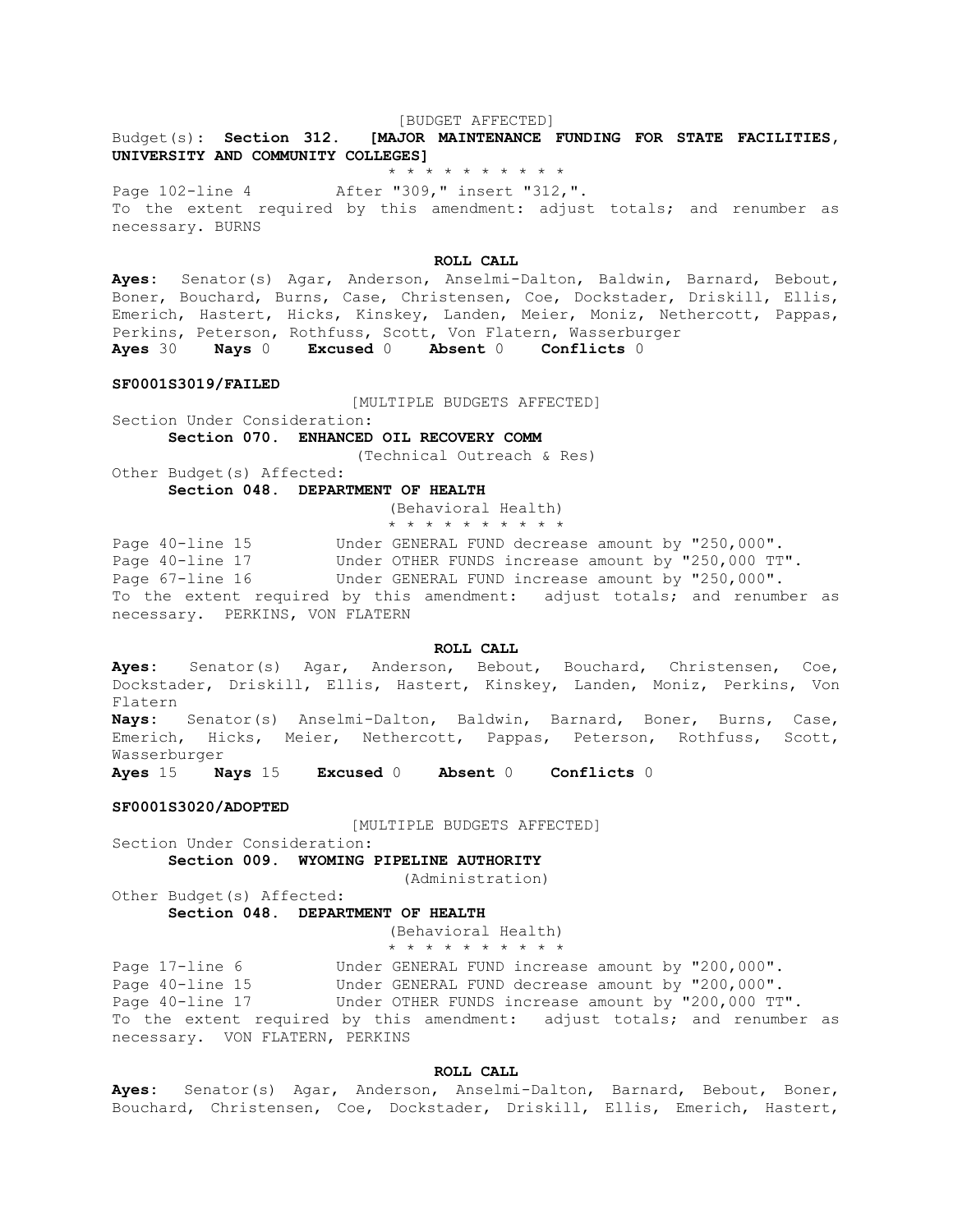Kinskey, Landen, Moniz, Nethercott, Pappas, Perkins, Rothfuss, Von Flatern **Nays:** Senator(s) Baldwin, Burns, Case, Hicks, Meier, Peterson, Scott, Wasserburger

**Ayes** 22 **Nays** 8 **Excused** 0 **Absent** 0 **Conflicts** 0

#### **SF0001S3021/FAILED**

[BUDGET AFFECTED] Budget(s): **Section 085. Wyoming Business Council** (Wyoming Business Council) (Investment Ready Comm.) \* \* \* \* \* \* \* \* \* \*

Page 72-line 5 Under GENERAL FUND increase amount by "1,250,000". Page 72-line 7 The Under GENERAL FUND decrease amount by "1,250,000". To the extent required by this amendment: adjust totals; and renumber as necessary. ROTHFUSS, COE

#### **ROLL CALL**

**Ayes:** Senator(s) Anderson, Anselmi-Dalton, Baldwin, Barnard, Coe, Ellis, Emerich, Hastert, Moniz, Nethercott, Rothfuss **Nays:** Senator(s) Agar, Bebout, Boner, Bouchard, Burns, Case, Christensen, Dockstader, Driskill, Hicks, Kinskey, Landen, Meier, Pappas, Perkins, Peterson, Scott, Von Flatern, Wasserburger **Ayes** 11 **Nays** 19 **Excused** 0 **Absent** 0 **Conflicts** 0

#### **SF0001S3022/ADOPTED**

[BUDGET AFFECTED] Budget(s): **Section 019. PROF TEACHING STANDARDS BD** \* \* \* \* \* \* \* \* \* \* Page 5-line 20 After "220" insert ", 019". Page 101-After line 4 Insert: "Section 019. PROF TEACHING STANDARDS BD PROGRAM Prof Teaching Stds Board  $\frac{1}{2}$  (1,651,808 SR 1,651,808 TOTALS 0 0 1,651,808 1,651,808 AUTHORIZED EMPLOYEES Full Time 7 Part Time 0 TOTAL 7 1. Of this other funds appropriation, the Professional Teaching Standards Board shall expend twenty thousand dollars (\$20,000.00) to ensure that the Board's online credentialing service is operational by July 1, 2017.". To the extent required by this amendment: adjust totals; and renumber as necessary. ROTHFUSS, COE

#### **ROLL CALL**

**Ayes:** Senator(s) Agar, Anderson, Anselmi-Dalton, Baldwin, Barnard, Bebout, Boner, Bouchard, Burns, Case, Christensen, Coe, Dockstader, Driskill, Ellis, Emerich, Hastert, Hicks, Kinskey, Landen, Meier, Moniz, Nethercott, Pappas, Perkins, Peterson, Rothfuss, Scott, Von Flatern, Wasserburger **Ayes** 30 **Nays** 0 **Excused** 0 **Absent** 0 **Conflicts** 0

#### **SF0001S3023/ADOPTED**

[MULTIPLE BUDGETS AFFECTED]

Section Under Consideration:

**Section 057. COMMUNITY COLLEGE COMMISSION** (State Aid)

Other Budget(s) Affected: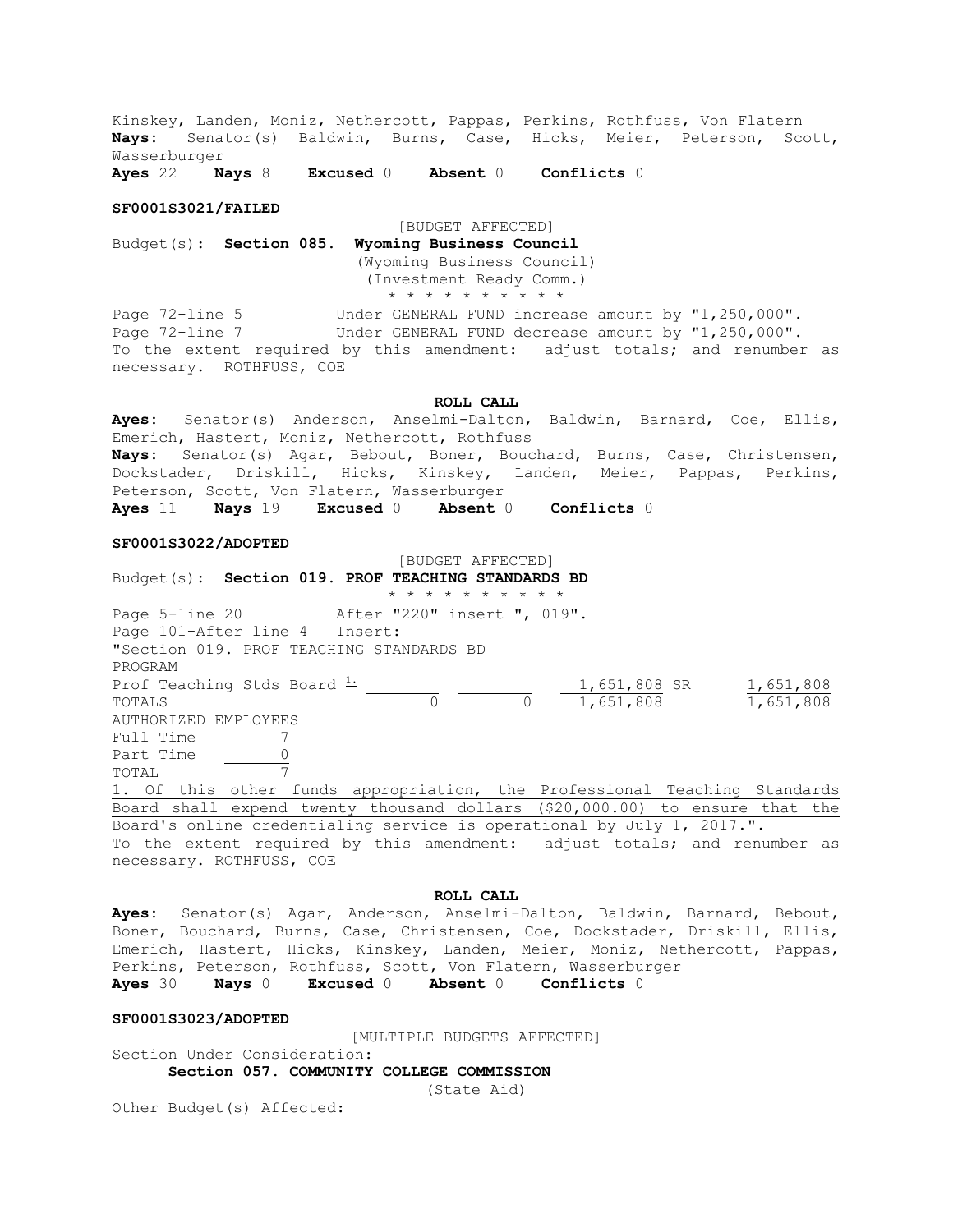## **Section 067. UNIVERSITY OF WYOMING**

## (State Aid) **Section 320. [POSITION FREEZE AND STATEWIDE BUDGET REDUCTION]**

|                  | * * * * * * * * * * * * * *                                                 |
|------------------|-----------------------------------------------------------------------------|
| Page 54-line 7   | Under GENERAL FUND increase amount by "590,902".                            |
| Page 60-line 5   | Under GENERAL FUND increase amount by "1,043,771".                          |
| Page 109-line 13 | After "funds" insert "but shall not include any                             |
|                  | position at a Wyoming community college or the                              |
|                  | University of Wyoming".                                                     |
|                  | To the extent required by this amendment, adjust totals, and requirement as |

To the extent required by this amendment: adjust totals; and renumber as necessary. ROTHFUSS

#### **ROLL CALL**

**Ayes:** Senator(s) Anselmi-Dalton, Baldwin, Barnard, Boner, Coe, Ellis, Emerich, Hastert, Kinskey, Moniz, Nethercott, Pappas, Peterson, Rothfuss, Scott, Von Flatern, Wasserburger **Nays:** Senator(s) Agar, Anderson, Bebout, Bouchard, Burns, Case, Christensen, Dockstader, Driskill, Hicks, Landen, Meier, Perkins

**Ayes** 17 **Nays** 13 **Excused** 0 **Absent** 0 **Conflicts** 0

#### **SF0001S3024/ADOPTED**

[MULTIPLE BUDGETS AFFECTED]

Sections Under Consideration: **Section 312. [MAJOR MAINTENANCE FUNDING FOR STATE FACILITIES, UNIVERSITY AND COMMUNITY COLLEGES]**

Other Budget(s) Affected:

**Section 080. DEPARTMENT OF CORRECTIONS**

|  |  |  | (Field Services) |  |  |                             |  |  |
|--|--|--|------------------|--|--|-----------------------------|--|--|
|  |  |  |                  |  |  | * * * * * * * * * * * * * * |  |  |

Page 69-line 10 Under OTHER FUNDS increase amount by "200,000 TT". Page 69-line 11 Under GENERAL FUND decrease amount by  $"200,000"$ . Page 106-after line 7 In the Hastert et al., second reading amendment (SF0001S2027/A) to this line, delete "TT from unappropriated, unobligated funds in the tobacco settlement trust fund income account

"from the general fund". To the extent required by this amendment: adjust totals; and renumber as necessary. HASTERT, BEBOUT, LANDEN

established under W.S. 9-4-1203(b)" insert

## **ROLL CALL**

**Ayes:** Senator(s) Agar, Anderson, Anselmi-Dalton, Baldwin, Barnard, Bebout, Boner, Bouchard, Burns, Case, Christensen, Coe, Dockstader, Driskill, Ellis, Emerich, Hastert, Hicks, Kinskey, Landen, Meier, Moniz, Nethercott, Pappas, Perkins, Peterson, Rothfuss, Scott, Von Flatern, Wasserburger **Ayes** 30 **Nays** 0 **Excused** 0 **Absent** 0 **Conflicts** 0

**SF0001S3025/FAILED**

[MULTIPLE BUDGETS AFFECTED]

Section Under Consideration: **Section 001. OFFICE OF THE GOVERNOR**

(Tribal Liaison)

Other Budget(s) Affected: **Section 085. WYOMING BUSINESS COUNCIL**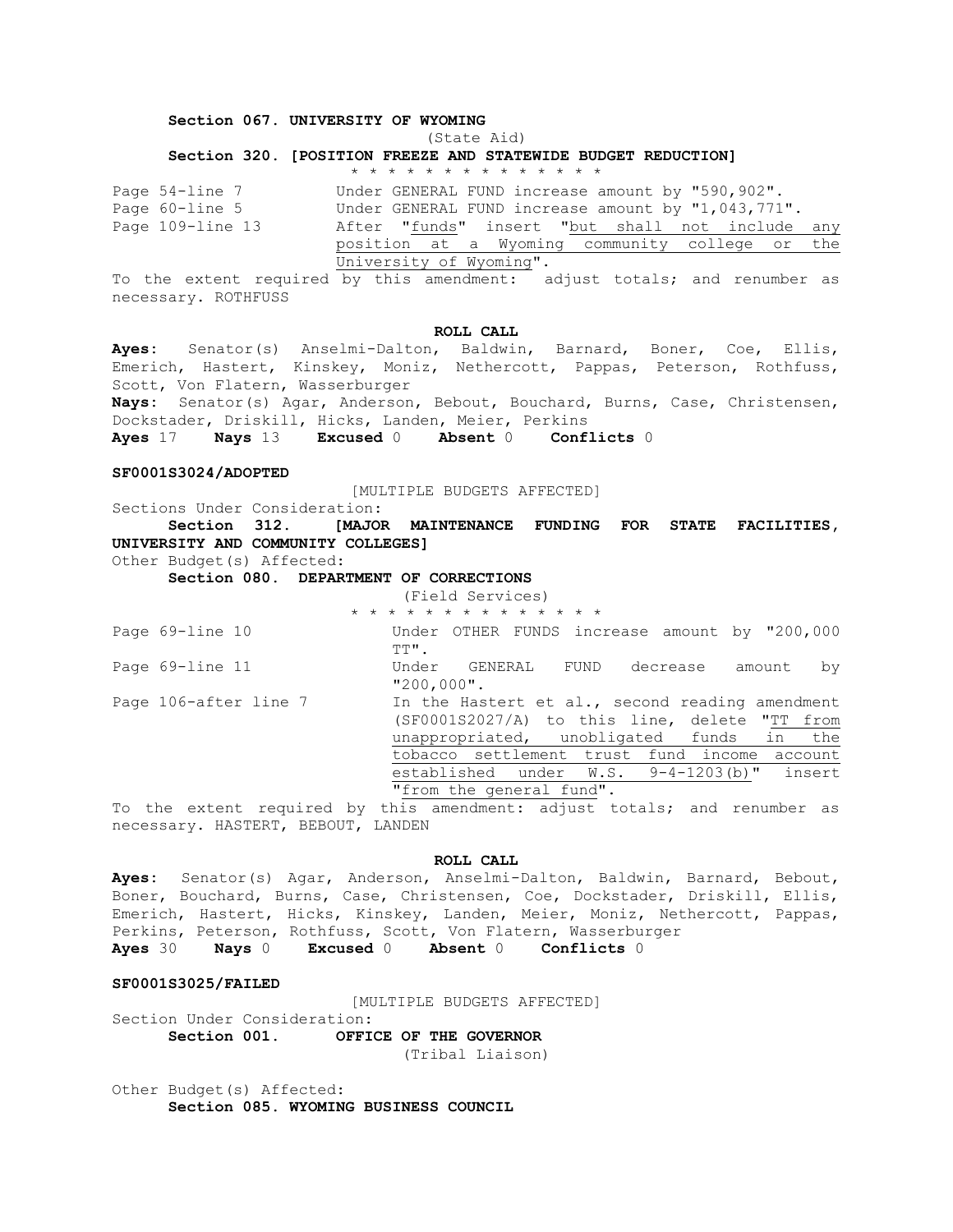(Investment Ready Comm.)

\* \* \* \* \* \* \* \* \* \* \* \* \* \* Page 6-line 8 Under GENERAL FUND increase amount by "80,000". Page 7-line 20 Delete "eighty thousand dollars" insert "one hundred sixty thousand dollars (\$160,000.00)". Page 7-line 21 Delete "(80,000.00)". Page 72-line 7 Under GENERAL FUND decrease amount by "80,000". To the extent required by this amendment: adjust totals; and renumber as necessary. CASE

## **ROLL CALL**

**Ayes:** Senator(s) Barnard, Bebout, Bouchard, Case, Ellis, Meier, Nethercott, Perkins, Rothfuss, Scott **Nays:** Senator(s) Agar, Anderson, Anselmi-Dalton, Baldwin, Boner, Burns, Christensen, Coe, Dockstader, Driskill, Emerich, Hastert, Hicks, Kinskey, Landen, Moniz, Pappas, Peterson, Von Flatern, Wasserburger **Ayes** 10 **Nays** 20 **Excused** 0 **Absent** 0 **Conflicts** 0

## **SF0001S3026/ADOPTED**

[BUDGET AFFECTED] Budget(s): **Section 010. DEPARTMENT OF AGRICULTURE**

(Administration Division)

\* \* \* \* \* \* \* \* \* \*

Page 18-line 4 After "3." Insert ", 5.".

Page 19-after line 22 Insert:

"5. From the effective date of this act through June 30, 2018, in the event a position in the administration division becomes vacant, the vacant position shall be eliminated and the associated budgeted general funds for personal services (100 series) salaries and benefits shall be transferred to the predator management division. Transfers shall be made using the B-11 process as authorized by W.S. 9-2-1005(b)(ii) and reported pursuant to W.S. 9-2-1013(b). Not more than three (3) positions shall be eliminated under this provision.".

To the extent required by this amendment: adjust totals; and renumber as necessary. BONER, AGAR, ANDERSON, BALDWIN, BARNARD, BOUCHARD, KINSKEY, PETERSON

#### **ROLL CALL**

**Ayes:** Senator(s) Agar, Anderson, Baldwin, Bebout, Boner, Bouchard, Burns, Christensen, Dockstader, Driskill, Hastert, Hicks, Kinskey, Landen, Meier, Moniz, Pappas, Peterson, Wasserburger **Nays:** Senator(s) Anselmi-Dalton, Barnard, Case, Coe, Ellis, Emerich, Nethercott, Perkins, Rothfuss, Scott, Von Flatern

**Ayes** 19 **Nays** 11 **Excused** 0 **Absent** 0 **Conflicts** 0

#### **SF0001S3027/ADOPTED**

[BUDGET AFFECTED]

Budget(s): **Section 011. DEPARTMENT OF REVENUE**

(Valuation Division)

\* \* \* \* \* \* \* \* \* \* Page 20-line 8 After "Division" strike "2.".

Page 21-lines 1 and 2 Strike entirely. To the extent required by this amendment: adjust totals; and renumber as necessary. LANDEN

#### **ROLL CALL**

**Ayes:** Senator(s) Agar, Anderson, Anselmi-Dalton, Baldwin, Barnard, Bebout,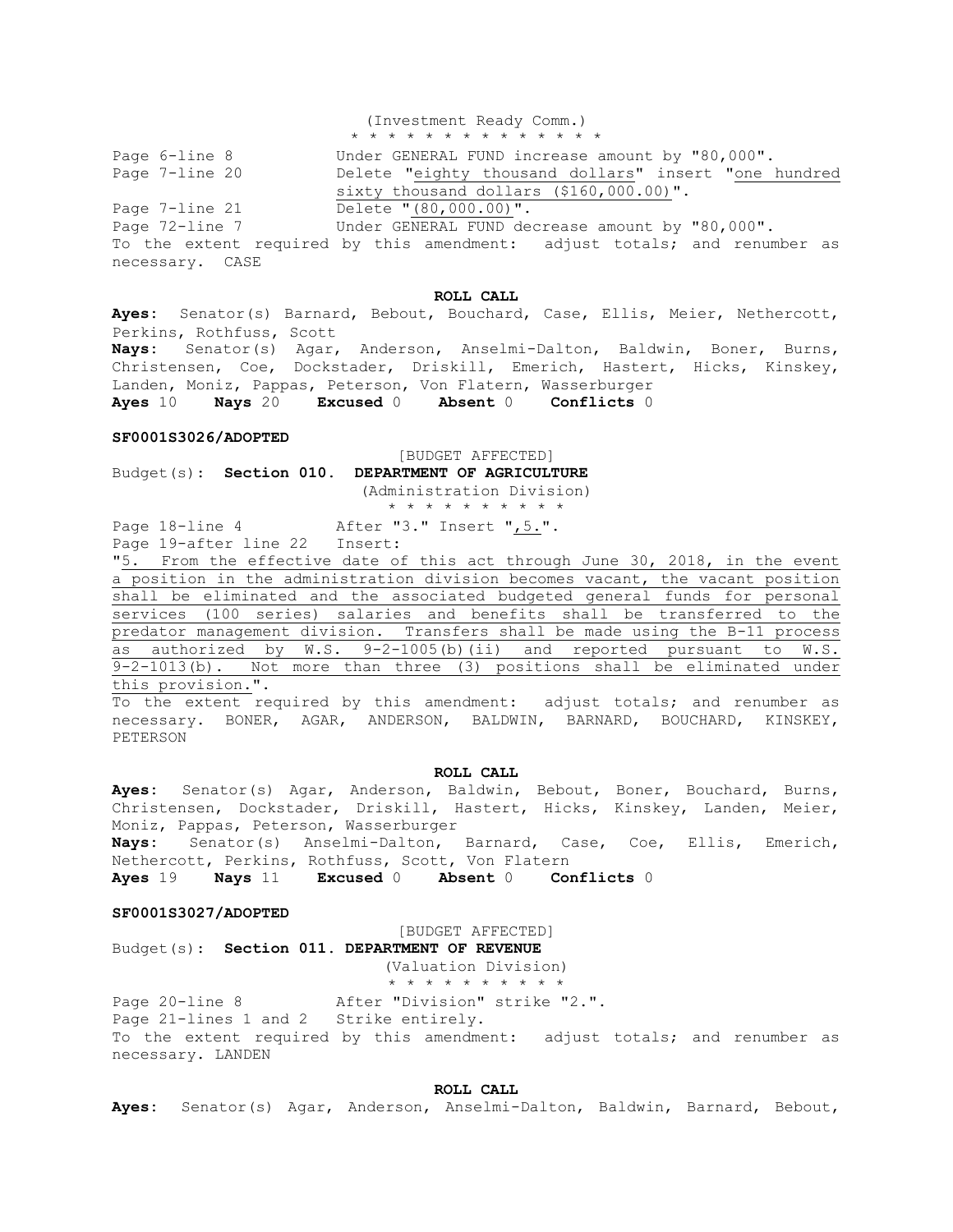Boner, Bouchard, Burns, Case, Christensen, Coe, Dockstader, Driskill, Ellis, Emerich, Hastert, Hicks, Kinskey, Landen, Moniz, Nethercott, Pappas, Perkins, Peterson, Rothfuss, Scott, Von Flatern, Wasserburger **Nays:** Senator Meier

**Ayes** 29 **Nays** 1 **Excused** 0 **Absent** 0 **Conflicts** 0

#### **SF0001S3028/FAILED**

[BUDGET AFFECTED] Budget(s): **Section 205. EDUCATION-SCHOOL FINANCE** (School Foundation Program) (Foundation-Specials) \* \* \* \* \* \* \* \* \* \*

Delete the Scott et al., second reading amendment (SF0001S2019/A) and the Scott third reading amendment (SF0001S3013/A) entirely. To the extent required by this amendment: adjust totals; and renumber as necessary. HASTERT

**ROLL CALL**

**Ayes:** Senator(s) Anselmi-Dalton, Boner, Hastert, Rothfuss, Wasserburger **Nays:** Senator(s) Agar, Anderson, Baldwin, Barnard, Bebout, Bouchard, Burns, Case, Christensen, Coe, Dockstader, Driskill, Ellis, Emerich, Hicks, Kinskey, Landen, Meier, Moniz, Nethercott, Pappas, Perkins, Peterson, Scott, Von Flatern

**Ayes** 5 **Nays** 25 **Excused** 0 **Absent** 0 **Conflicts** 0

## **SF0001S3029/FAILED**

[BUDGET AFFECTED]

Budget(s): **Addition to 300 Sections**

\* \* \* \* \* \* \* \* \* \*

Delete the Bebout et al., second reading amendment (SF0001S2022/A) and the Bebout third reading amendment (SF0001S3015/A) entirely. To the extent required by this amendment: adjust totals; and renumber as necessary. HASTERT

**ROLL CALL**

**Ayes:** Senator(s) Anselmi-Dalton, Ellis, Emerich, Hastert, Nethercott, Pappas, Rothfuss

**Nays:** Senator(s) Agar, Anderson, Baldwin, Barnard, Bebout, Boner, Bouchard, Burns, Case, Christensen, Coe, Dockstader, Driskill, Hicks, Kinskey, Landen, Meier, Moniz, Perkins, Peterson, Scott, Von Flatern, Wasserburger **Ayes** 7 **Nays** 23 **Excused** 0 **Absent** 0 **Conflicts** 0

#### **SF0001S3030/FAILED**

[MULTIPLE BUDGETS AFFECTED]

**Section 037. STATE ENGINEER**

(Ground Water Division) (Board of Control Div.)

Other Budget(s) Affected:

Section Under Consideration:

## **Section 085 WYOMING BUSINESS COUNCIL**

|                 | (Investment Ready Comm.)                             |
|-----------------|------------------------------------------------------|
|                 | * * * * * * * * * * * * * *                          |
| Page 30-line 6  | After "Division" insert "1.".                        |
| Page 30-line 7  | Under GENERAL FUND decrease amount by "200,000".     |
| Page 30-line 10 | After "Div." insert "1.".                            |
| Page 30-line 11 | Under GENERAL FUND increase amount by "2,700,000";   |
|                 | Under OTHER FUNDS decrease amount by "3,100,000 S1". |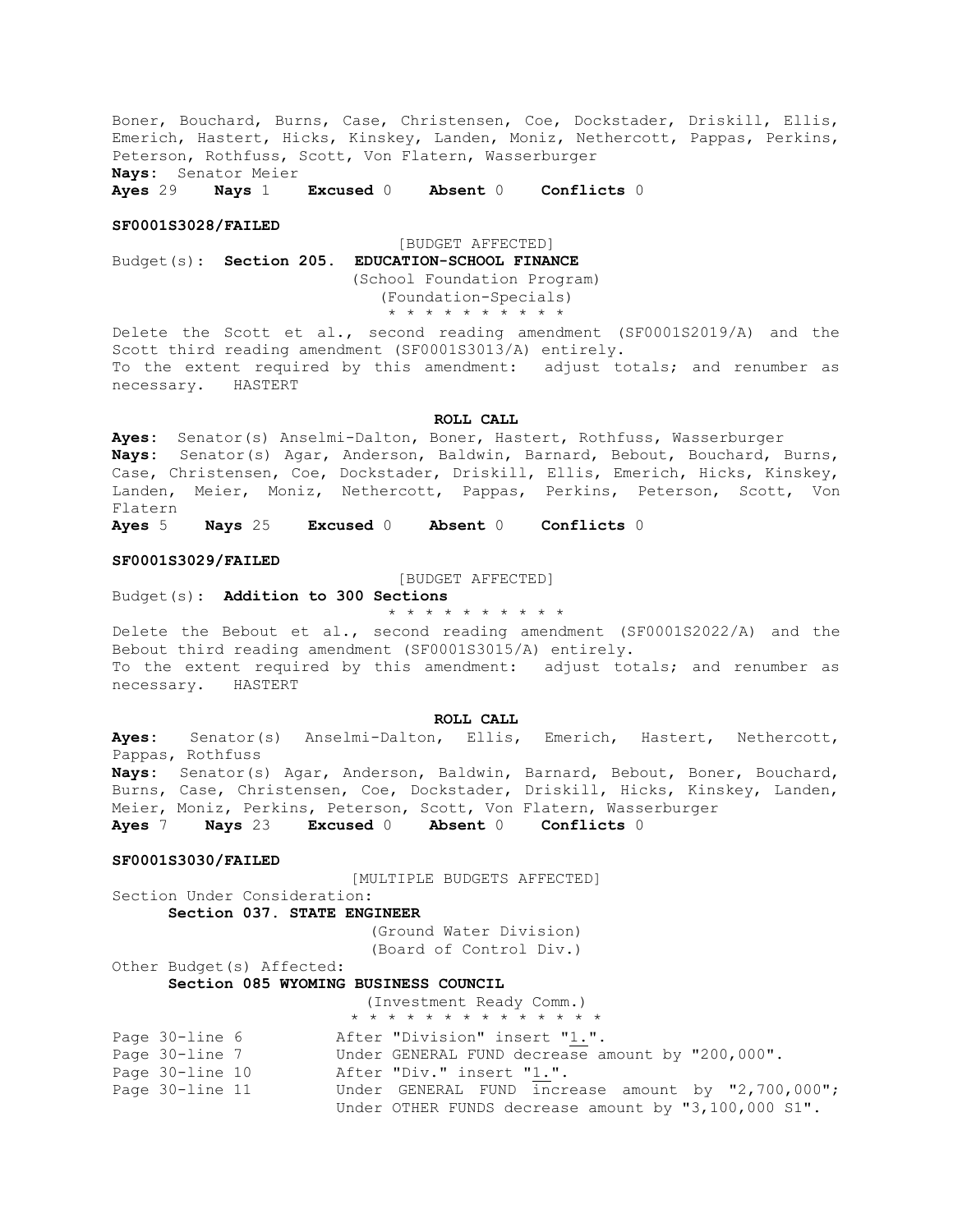Page 30-after line 23 Insert:

"1. The state engineer may implement the reductions in this section within the agency general fund appropriation provided that the reductions shall not result in the elimination of any field position in the state. Transfers shall be made using the B-11 process as authorized by  $W.S. 9-2-1005(b)$  (ii) and reported pursuant to W.S. 9-2-1013(b).".

Page 72-line 7 Under GENERAL FUND decrease amount by "2,700,000". To the extent required by this amendment: adjust totals; and renumber as necessary. HICKS

#### **ROLL CALL**

**Ayes:** Senator(s) Agar, Bouchard, Case, Emerich, Hicks, Meier, Nethercott, Peterson, Scott **Nays:** Senator(s) Anderson, Anselmi-Dalton, Baldwin, Barnard, Bebout, Boner, Burns, Christensen, Coe, Dockstader, Driskill, Ellis, Hastert, Kinskey, Landen, Moniz, Pappas, Perkins, Rothfuss, Von Flatern, Wasserburger **Ayes** 9 **Nays** 21 **Excused** 0 **Absent** 0 **Conflicts** 0

#### **SF0001S3031/FAILED**

[MULTIPLE BUDGETS AFFECTED]

Section Under Consideration: **Section 037. STATE ENGINEER**

> (Ground Water Division) (Board of Control Div.)

Other Budget(s) Affected: **Section 085 WYOMING BUSINESS COUNCIL**

|                |  |  |  |  |  |  | (Investment Ready Comm.)      |  |  |
|----------------|--|--|--|--|--|--|-------------------------------|--|--|
|                |  |  |  |  |  |  | * * * * * * * * * * * * * *   |  |  |
| Page 30-line 6 |  |  |  |  |  |  | After "Division" insert "1.". |  |  |

| $=$ $\infty$ $\infty$ $=$ $\infty$ $\infty$ |  |                                                      |
|---------------------------------------------|--|------------------------------------------------------|
| Page 30-line 7                              |  | Under GENERAL FUND decrease amount by "200,000".     |
| Page 30-line 10                             |  | After "Div." insert "1.".                            |
| Page 30-line 11                             |  | Under GENERAL FUND increase amount by "2,000,000";   |
|                                             |  | Under OTHER FUNDS decrease amount by "2,400,000 S1". |

Page 30-after line 23 Insert:

"1. The state engineer may implement the reductions in this section within the agency general fund appropriation provided that the reductions shall not result in the elimination of any field position in the state. Transfers shall be made using the B-11 process as authorized by W.S. 9-2-1005(b)(ii) and reported pursuant to W.S. 9-2-1013(b).".

Page 72-line 7 Under GENERAL FUND decrease amount by "2,000,000". To the extent required by this amendment: adjust totals; and renumber as necessary. HICKS

#### **ROLL CALL**

**Ayes:** Senator(s) Agar, Anderson, Bouchard, Case, Christensen, Emerich, Hicks, Meier, Nethercott, Peterson **Nays:** Senator(s) Anselmi-Dalton, Baldwin, Barnard, Bebout, Boner, Burns, Coe, Dockstader, Driskill, Ellis, Hastert, Kinskey, Landen, Moniz, Pappas, Perkins, Rothfuss, Scott, Von Flatern, Wasserburger **Ayes** 10 **Nays** 20 **Excused** 0 **Absent** 0 **Conflicts** 0

## **SF0001S3032/ADOPTED (CORRECTED COPY)**

[MULTIPLE BUDGETS AFFECTED]

Section Under Consideration: **Section. 300. [BUDGET BALANCES – TRANSFERS]** Other Budget(s) Affected: **Section 048. DEPARTMENT OF HEALTH**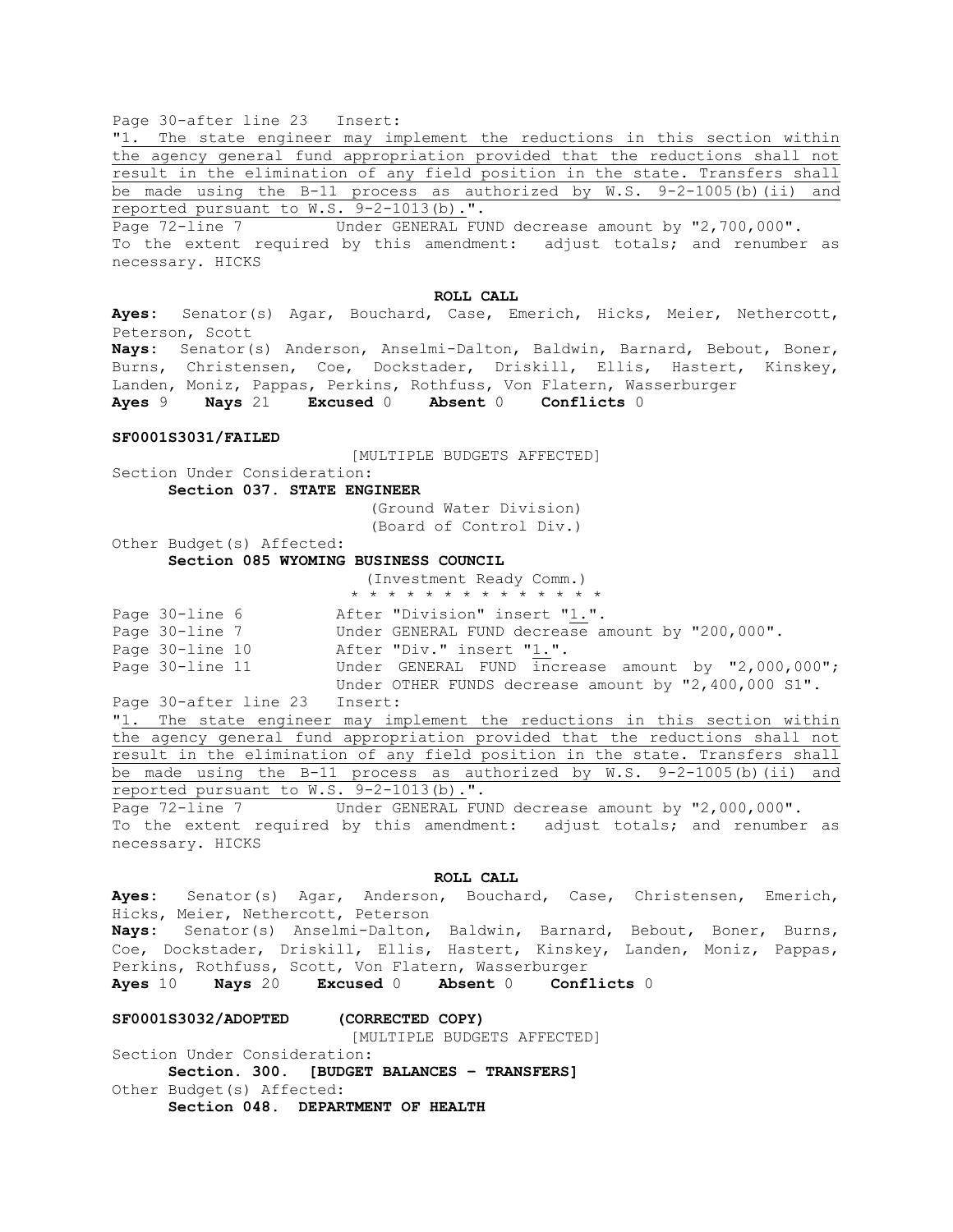(Director's Office) (Health Care Financing) (Public Health) (Behavioral Health) (Title 25) \* \* \* \* \* \* \* \* \* \*

Page 40-lines 5 through 15 Delete the Scott third reading amendment (SF0001S3006/A), to these lines. Page 40-after line 18 Delete the Scott third reading amendment (SF0001S3006/A), to this line. Page 46-after line 14 In the Scott third reading amendment (SF0001S3006/A) to this lines, delete new footnote "15." created by that amendment. Page 102-line 15 After "(\$104,550,000.00)" delete balance of line. Page 102-lines 16 through 21 Delete. Page 102-line 22 Delete through "more"; delete "up to". Page 103-line 2 Delete "as necessary so that the" insert "to be further appropriated as follows:". Page 103-lines 3 through 5 Delete and insert: "(i) Of the amount appropriated to the budget reserve account by this subsection, up to fifteen million dollars (\$15,000,000.00) is appropriated to the department of health for the purpose of meeting emergency detention and involuntary commitment related obligations under title 25, chapter 10 of the Wyoming statutes. Expenditures made from this appropriation shall be subject to the approval of the governor. The department of health shall report quarterly to the joint appropriations committee and the joint labor, health and social services interim committee on expenditures made from the budget reserve account under this authority; (ii) Of the amount appropriated to the budget reserve account by this subsection, up to nineteen million two hundred thousand dollars (\$19,200,000.00) is appropriated to the department of corrections for purposes of inmate relocation in the event conditions as a result of subsurface movement at the Wyoming state penitentiary warrant inmate transfers to alternative housing. Expenditures made from this appropriation shall be subject to the approval of the governor. The department of corrections shall report quarterly to the joint appropriations committee on expenditures made from the budget reserve account under this authority.". Page 104-after line 3 Delete the Burns second reading amendment (SF0001S2021/A) entirely; delete the Scott third reading amendment (SF0001S3006/A) to this line. To the extent required by this amendment: adjust totals; and renumber as

necessary. BURNS

## **ROLL CALL**

**Ayes:** Senator(s) Agar, Anderson, Anselmi-Dalton, Baldwin, Barnard, Bebout, Boner, Bouchard, Burns, Case, Christensen, Coe, Dockstader, Driskill, Ellis, Emerich, Hastert, Hicks, Kinskey, Landen, Meier, Moniz, Nethercott, Pappas, Perkins, Peterson, Rothfuss, Scott, Von Flatern, Wasserburger **Ayes** 30 **Nays** 0 **Excused** 0 **Absent** 0 **Conflicts** 0

| SF0001S3033/FAILED                  | (CORRECTED COPY)<br>[BUDGET AFFECTED]                                                |            |          |  |
|-------------------------------------|--------------------------------------------------------------------------------------|------------|----------|--|
| Budget(s): Addition to 300 Sections | * * * * * * * * * *                                                                  |            |          |  |
|                                     | Page 110-After line 2 Insert the following new section and renumber as<br>necessary: |            |          |  |
| "[CONTINGENT APPROPRIATIONS         | FROM                                                                                 | INVESTMENT | EARNINGS |  |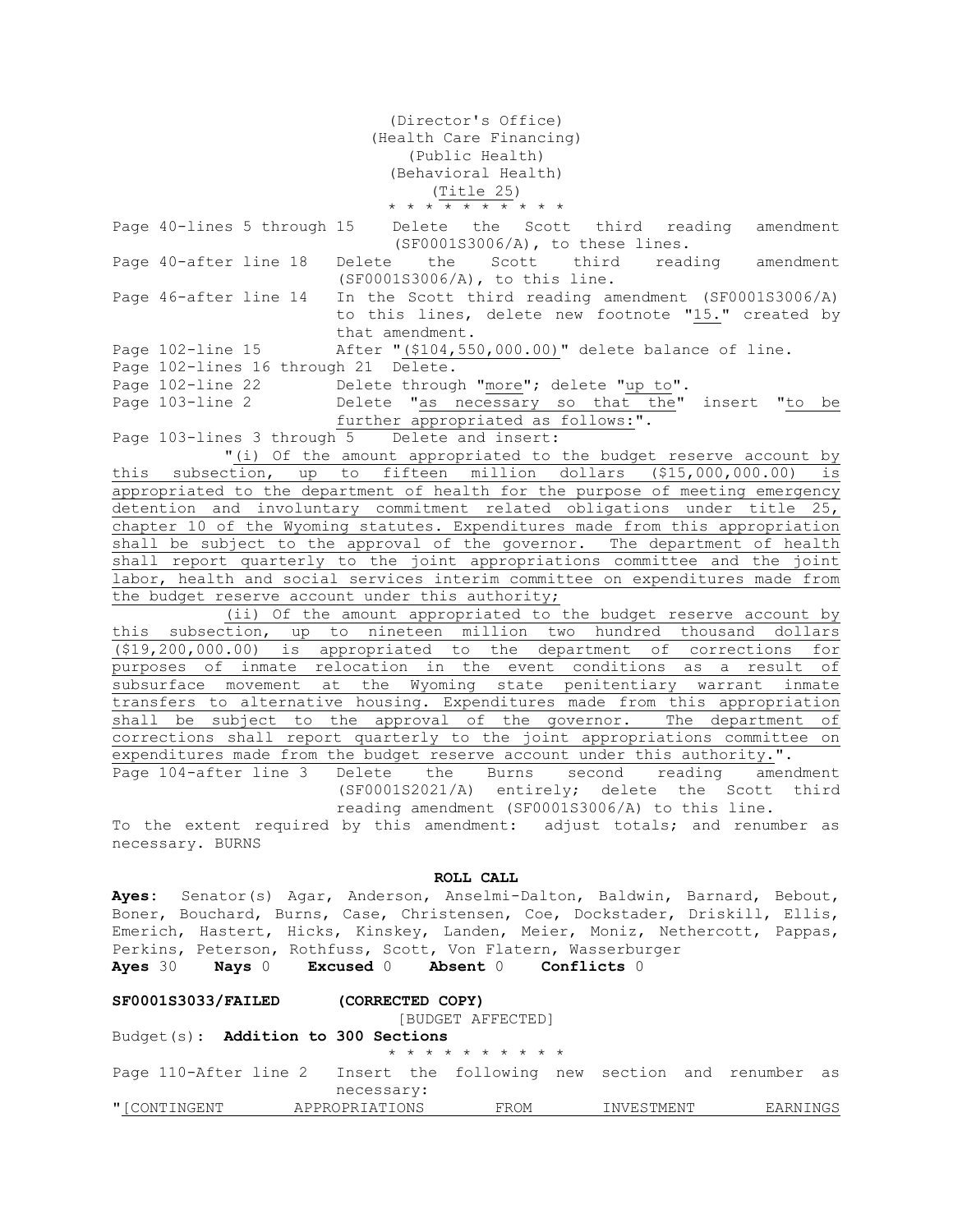## DERIVED IN FISCAL YEAR 2017]

| Section 332. Notwithstanding any other provision of law, appropriations       |
|-------------------------------------------------------------------------------|
| under this section shall not be transferred or expended for any other purpose |
| and shall not be included in any agency's 2019-2020 standard budget request.  |
| Any unexpended, unobligated funds remaining from the appropriations in this   |
| section shall revert as provided by law on June 30, 2018, except that         |
| appropriations in this section for any capital construction projects remain   |
| in effect until the project is completed and appropriations to any other      |
| account or fund in this section shall remain in those accounts or funds. To   |
| the extent funds are available, the appropriations shall be made available as |
| soon as practicable on or after June 30, 2017, but not later than one hundred |
| thirty (130) days after the end of the 2017 fiscal year. In the event there   |
| are insufficient funds to accomplish the purposes of all appropriations in    |
| this section, appropriations shall be made in priority order, with the total  |
| appropriation funded for each priority before funding the next priority as    |
| specified. For the period beginning with the effective date of this act and   |
| ending October 15, 2017, prior to making any deposits under W.S. $9-4-719(q)$ |
| to the legislative stabilization reserve account, the following amounts, or   |
| so much thereof as available are appropriated from the general fund as        |
| follows:                                                                      |

| Priority                       | Agency | Description                                                       | Amount (\$) |
|--------------------------------|--------|-------------------------------------------------------------------|-------------|
|                                | 048    | Comprehensive and supports waivers                                | 2,300,000   |
|                                | 053    | Vocational rehabilitation                                         | 70,000      |
|                                | 048    | Adolescent health                                                 | 405,000     |
|                                | 010    | State fair                                                        | 300,000     |
|                                | 039    | Water development account I <sup>a</sup>                          | 2,000,000   |
| 6                              | 049    | Child care                                                        | 1,000,000   |
|                                | 001    | Office of the Governor (tribal liaison)                           | 80,000      |
| 8                              | 048    | Wyoming senior service board                                      | 500,000     |
|                                | 060    | State lands and investments                                       | 2,000,000   |
| $\frac{9}{12}$ $\frac{12}{13}$ | 006    | Capitol bldg. rehabilitation and restoration account <sup>b</sup> | 19,200,000  |
|                                | 004    | School foundation program reserve account                         | 55,455,000  |
|                                |        | Total                                                             | 83,300,000  |

 a. Funds from this appropriation shall be deposited in the water development account I created by  $W.S. 41-2-124(a)(i)$ .

 b. Funds from this appropriation shall be deposited in the capitol building rehabilitation and restoration account created by W.S. 9-5-109(j).

 c. Funds from this appropriation shall be deposited in the school foundation program reserve account created by W.S. 21-13-306.1.".

To the extent required by this amendment: adjust totals; and renumber as necessary. ROTHFUSS

## **ROLL CALL**

**Ayes:** Senator(s) Anselmi-Dalton, Rothfuss **Nays:** Senator(s) Agar, Anderson, Baldwin, Barnard, Bebout, Boner, Bouchard, Burns, Case, Christensen, Coe, Dockstader, Driskill, Ellis, Emerich, Hastert, Hicks, Kinskey, Landen, Meier, Moniz, Nethercott, Pappas, Perkins, Peterson, Scott, Von Flatern, Wasserburger

**Ayes** 2 **Nays** 28 **Excused** 0 **Absent** 0 **Conflicts** 0

#### **SF0001S3034/ADOPTED**

#### [BUDGET AFFECTED]

#### Budget(s): **Section 320. [POSITION FREEZE AND STATEWIDE BUDGET REDUCTION]** \* \* \* \* \* \* \* \* \* \*

Page 109-after line 13 Insert:

"(f) This section shall not apply to the department of corrections.". To the extent required by this amendment: adjust totals; and renumber as necessary. BURNS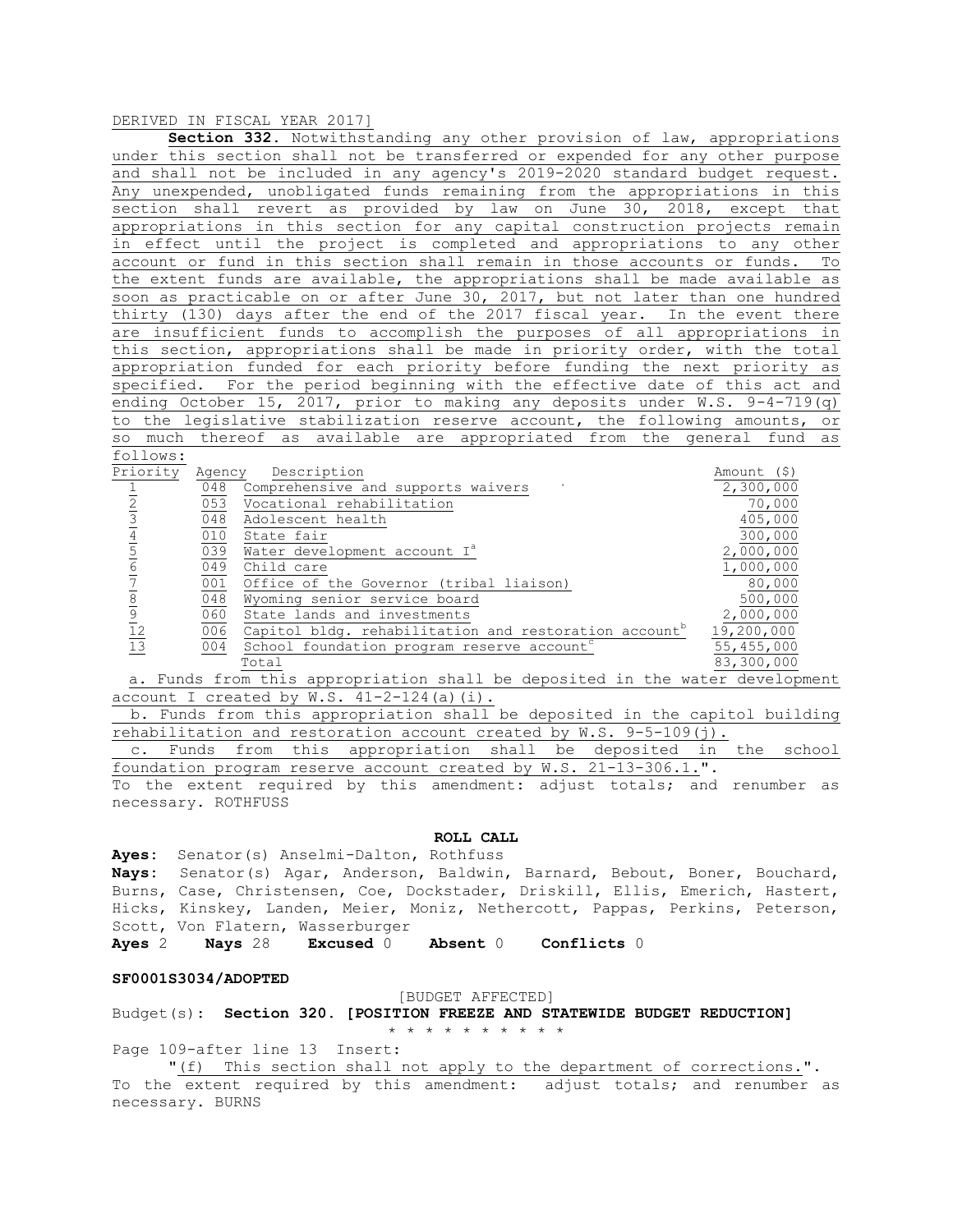## **ROLL CALL**

**Ayes:** Senator(s) Agar, Anderson, Anselmi-Dalton, Baldwin, Barnard, Bebout, Boner, Bouchard, Burns, Case, Christensen, Coe, Dockstader, Driskill, Ellis, Emerich, Hastert, Hicks, Kinskey, Landen, Meier, Moniz, Nethercott, Pappas, Perkins, Peterson, Rothfuss, Scott, Von Flatern, Wasserburger **Ayes** 30 **Nays** 0 **Excused** 0 **Absent** 0 **Conflicts** 0

2/10/2017 S 3rd Reading:Passed 28-2-0-0-0

#### **ROLL CALL**

**Ayes:** Senator(s) Agar, Anderson, Anselmi-Dalton, Baldwin, Barnard, Bebout, Boner, Bouchard, Burns, Christensen, Coe, Dockstader, Driskill, Ellis, Emerich, Hastert, Hicks, Kinskey, Landen, Meier, Moniz, Nethercott, Pappas, Perkins, Peterson, Scott, Von Flatern, Wasserburger **Nays:** Senator(s) Case, Rothfuss

**Ayes** 28 **Nays** 2 **Excused** 0 **Absent** 0 **Conflicts** 0

2/13/2017 H Received for Introduction 2/13/2017 H Introduced and Referred to H02

## **SF0001HS001/ADOPTED**

STANDING COMMITTEE REPORT Your Committee No. 2 on Appropriations has reviewed SF0001: Pursuant to Joint Rule  $14-1$  (e)  $(1)$  &  $(2)$  the following lists are provided: Identical amendments SF0001S3027/A The following are the other adopted amendments: SF0001S2001/A SF0001S2003/A SF0001S2005/A SF0001S2007/A SF0001S2008/A SF0001S2013/A SF0001S2016/A deleted by SF0001S3009/A SF0001S2019/A amended by SF0001S3013/A SF0001S2021/A deleted by SF0001S3032/AC SF0001S2022/A amended by SF0001S3015/A SF0001S2024/A SF0001S2027/A amended by SF0001S3024/A SF0001S3007/A SF0001S3009/A deletes SF0001S2016/A SF0001S3011/A SF0001S3012/A SF0001S3013/A amends SF0001S2019/A SF0001S3014/A SF0001S3015/A amends SF0001S2022/A SF0001S3016/AC SF0001S3017/A SF0001S3018/AC SF0001S3020/A SF0001S3022/A SF0001S3023/A SF0001S3024/A amends SF0001S2027/A SF0001S3026/A SF0001S3032/AC deletes SF0001S2021/A SF0001S3034/A